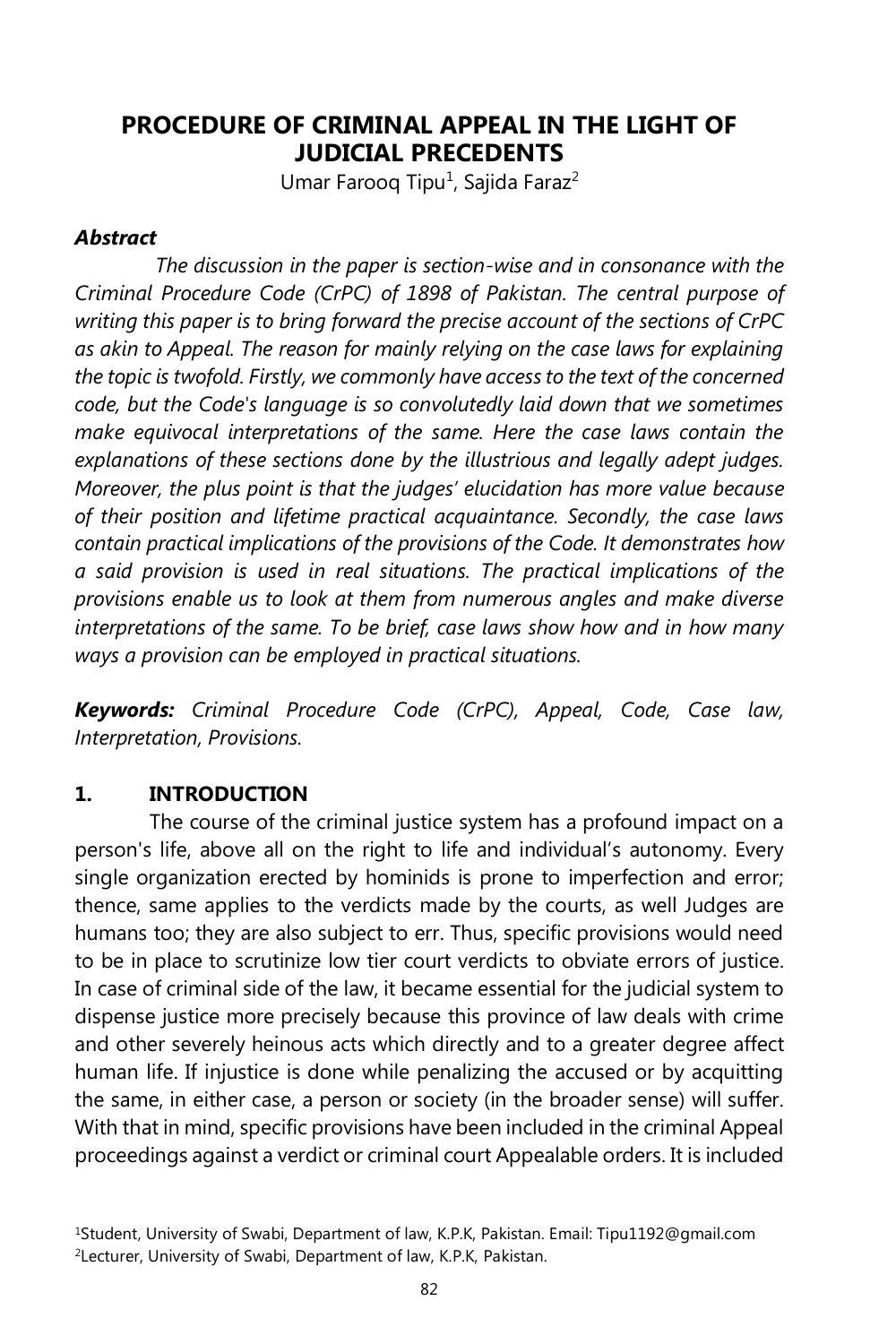to overcome the mistakes made by the lower tier of the judiciary by the higher ones ("right to appeal," n.d.). Appeal is the continuation of the original proceedings before higher forum for testing soundness of decision of lower court (Ali Ahmed Baloch V. The State through NAB Authorities, 2013). The core aim of appeal is to protect the convict against any judicial error or other illegalities in trial and procedure ("Criminal appeals," n.d.). Thus, appeal is an instrument of correction which is used by superior judiciary to correct the mistakes of inferior ones (Nobles & Schiff, 2002, p. 676). This research will delve into the topic to show how the concept of Appeal is procedurally applied in criminal cases of Pakistan. The limitation of the research included studying iota of other scholars and books because there is not much material available on that narrow scale approach as this research is trying to make. This research aims to explain the theoretical procedure of Appeal, as provided in CrPC 1898 of Pakistan, in light of case laws and practical implications.

## **2. LITERATURE REVIEW**

Kmiec, in his article "The origin and current meaning of Judicial Activism" (2004) said about the topic in hand that it is the process in which formal changes, by request of concerned parties, is made to an official decision by the higher authority after proper perusal. He took the stance that Appeal serves as an error correction procedure and as a process for elucidating and construing law.

Joseph W. Dellapenna and Joyeeta Gupta, in their book "The evolution of the law and politics of water" (2009) stated that Appeal is not something modern. However, it, too, has its roots in the early chronicle of Human race. They alleged that in the initial civilization of Babylon, there was the notion of Appeal and appellate court. The governors used to act as the apex appellate court.

Richard Nobles and David Schiff in their work "The Right to Appeal and Workable Systems of Justice" (2002) talks about the practicalities of right of appeal. They are of the opinion that instead of looking at the pure theoretical procedure we need to focus on the practical application of appeal and its process that way many newly emerged problems can be solved. The work also highlights the point that for a good justice system it is necessary that superior judiciary must refocuses its attention from hierarchial control over lower tier courts to problem of deference between the two-tier courts.

J.R. Spencer in his article "Criminal appeals founded on a change in case-law" (2014) discuss the evolution of criminal appeal in the light of case laws. The most important cases in this regard is highlighted and discussed by the author in his work. It is also pointed out in which manner these cases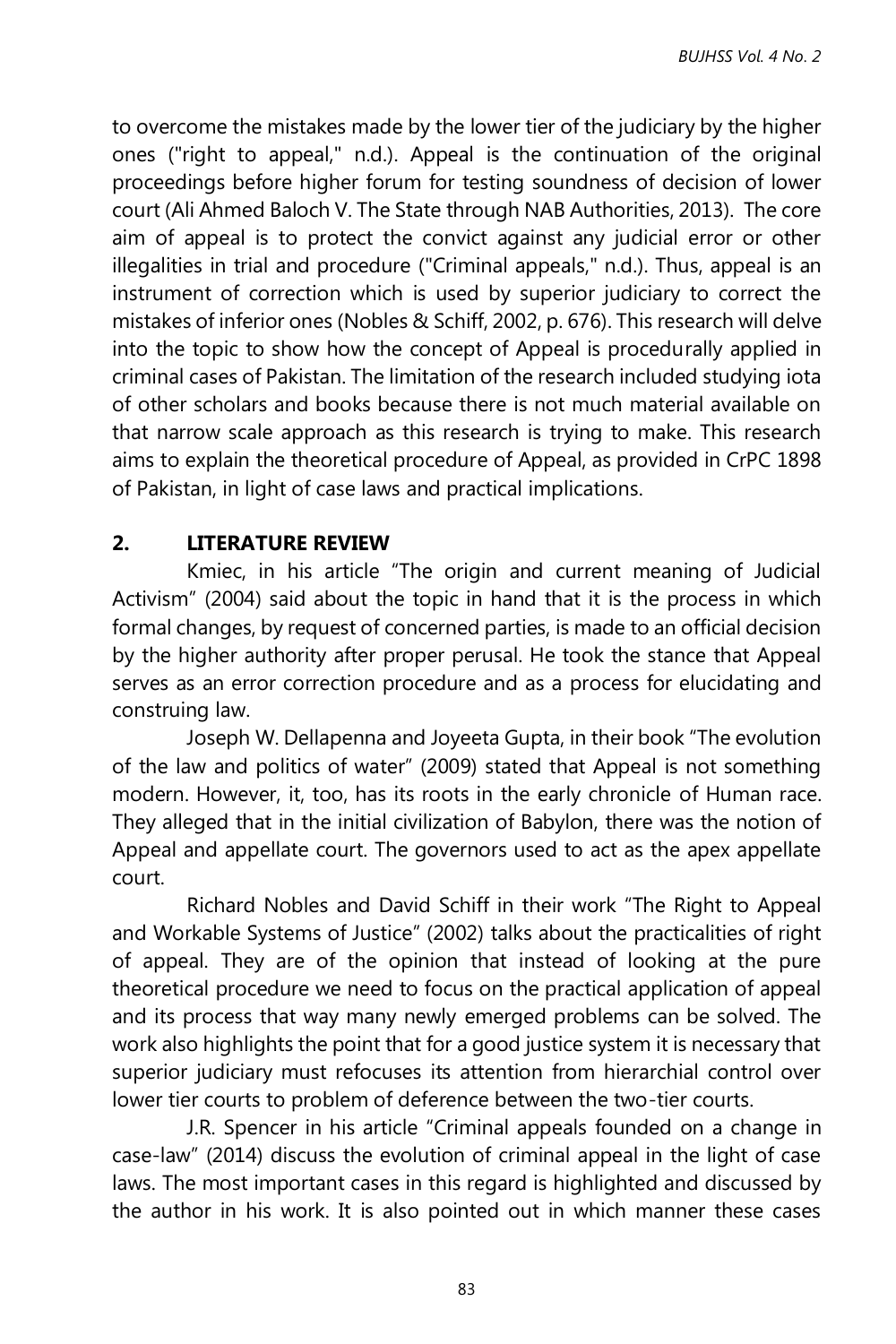changed the criminal appeal. The main issue highlighted is that of justice and finality of cases. Previously judges use to prefer finality over justice but the same trend changed as new case laws came into existence.

In his article "The limitation of the right of Appeal in criminal cases" (1904), N.A Smyth tried to tackle the question of limitation over-exercising the right of Appeal. How much time is to be given for a person to exercise his right to Appeal. He argued that there must be a short, reasonable limit; otherwise, litigation will prolong, and court processes will become slower.

"The Criminal Procedure Code (CrPC) of 1898" talks about the right of Appeal in its section 404 that right of Appeal will only be open to a party if the same is explicitly provided by any of the law which is in force for the time being or else there is no right of Appeal.

All India Reporters in "Karam Dad v. Emperor" lay down that right of Appeal is a statutory right and not the one to be called a natural right, which means that right to Appeal, is not inherent.

The main aim of this research is to purely make a close perusal of the topic supra mentioned in the perimeter of Code of Criminal Procedure of 1898. Sources so for we have explored chiefly discuss the topic in hand generally. On the other hand, our primary focal point is to discuss the concept of Appeal as given in the Code mentioned above. In this paper, we will not only look at the theory as written down in the CrPC 1898, but we will also try to expound the practical implementation of the same by mainly relying on the judicial practice and case laws of Pakistan and India.

# **3. RESEARCH METHODOLOGY**

The research methodology adopted for this research is qualitative and descriptive. The researcher has studied relevant sources and collected data from various books, journals, research papers, articles, case laws, etc. The data has been brainstormed and arranged in APA research style in the whole paper. The researcher has analyzed the collected data in the light of judicial precedents.

# **4. ANALYSIS**

# **4.1. Etymology of Appeal**

Etymologically roots of the word "Appeal" can be traced back to Latin. It is derived from the Latin word "*appellare"* which means to address. Which in turn is derived from the combination of two Latin words, "*ad"* means "to" and "*pellere"* means 'to drive". Later the old French adopted the same word in the form of "*Apel".* Then from there it became part of middles English. It takes the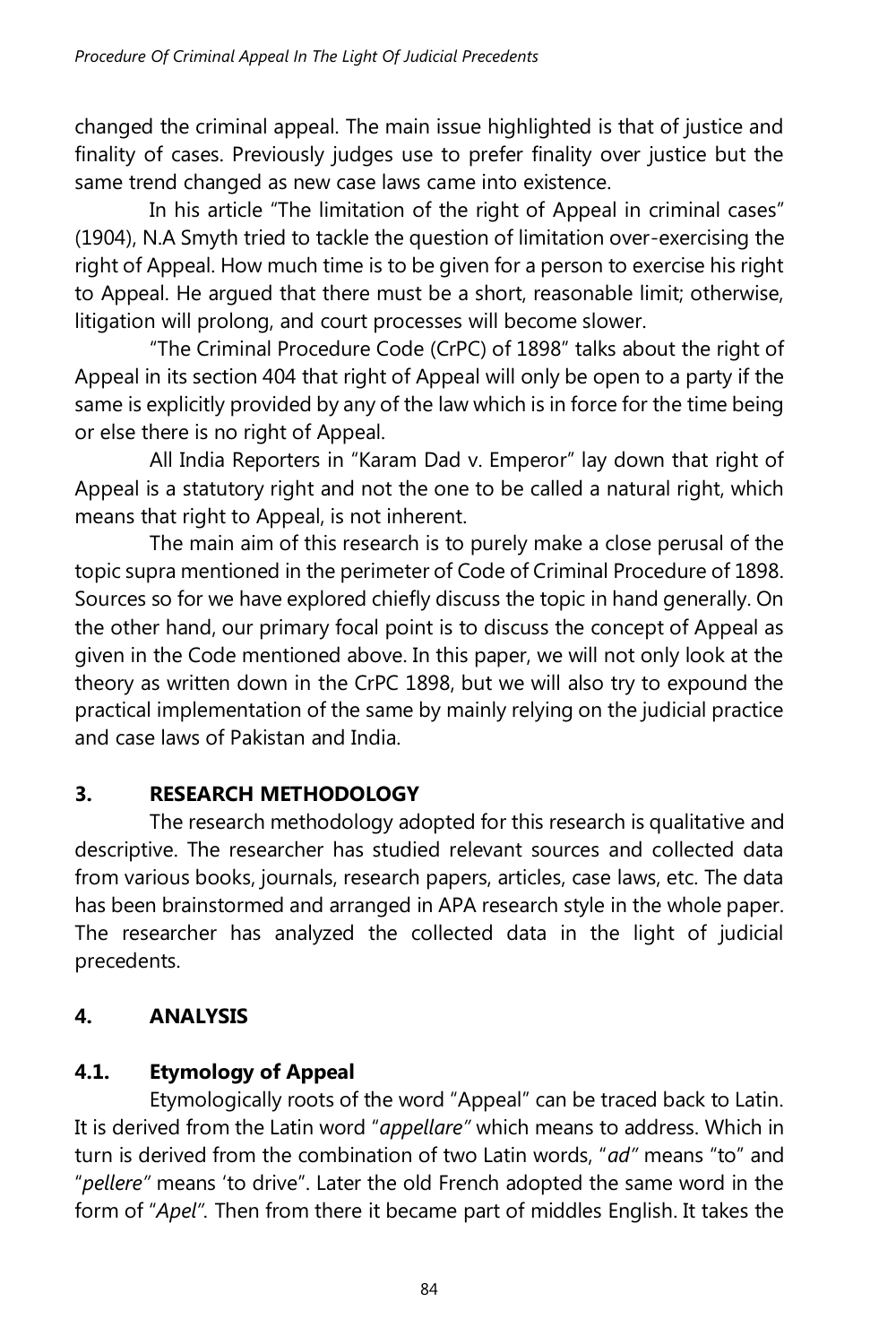form of word *"Appeal"* (Appeal | Origin and meaning of Appeal by online etymology dictionary, n.d.).

### **4.2. Definition**

 The term "Appeal" is nowhere expounded and clarified in the Code of criminal procedure, but the general definition can be found in different places. Some of these definitions are cited here;

- 1. "The complaint to a superior court for an injustice done or error committed by an inferior one, whose judgment or decision in the court above is called in to correct or revise. It is the removal of a cause from a court of inferior jurisdiction to one of superior jurisdiction, for the purpose of obtaining a review and retrial" (Black, 1979, p. 88).
- 2. "A challenge to a previous legal determination. An Appeal is directed towards a legal power higher than the power making the challenged determination" *(*Appeal,n.d.*).*
- 3. Appeal is the procedure by which matters are revisited by a superior authority when the parties ask for a formal amendment to a formal decision. Appeal serves both to rectify errors and to clarify and interpret the law. (Wikipedia, 2012)*.*
- 4. A judicial procedure whereby a case is brought before a superior court for consideration of a lower court's decision. (Merriam-Webster, n.d.).

## **4.3. Right of Appeal**

The word "Appeal" connotes the right to carry a lis from a lower to a superior forum to determine the maintainability of the lower court's verdict and, if not, to correct errors and injustice committed by the lower court (Smyth, 1904, p. 317). An Appeal is the conception of the statute and only subsist where explicitly given. Thus, the right to Appeal is a statutory and substantive one. While the right to lis is an inherent, general and common law right, there is no need for it to be provided by any statute. It can also be said that a right to sue is the primary right of a person, but the right to Appeal is a secondary right that is totally dependent on the primary right. The right to Appeal does not exist as a natural right but a one created by statute (Karam Dad v. Emperor, 1941). However, Appeal is a statutory right but is maintainable only when some statute provides for the remedy of Appeal. It cannot be conferred by consent of the parties (Wahid Bus and Mailsi Transport Co. Ltd. V. Afzal Transport Co., Ltd. Etc., 1966; Bahadur V. Mirza Abdul Qayyum etc., 1969). Section 404 of the CrPC also lay down provisions in the same context as it says, "no Appeal shall lie from any judgment or order of a criminal court except as provided for by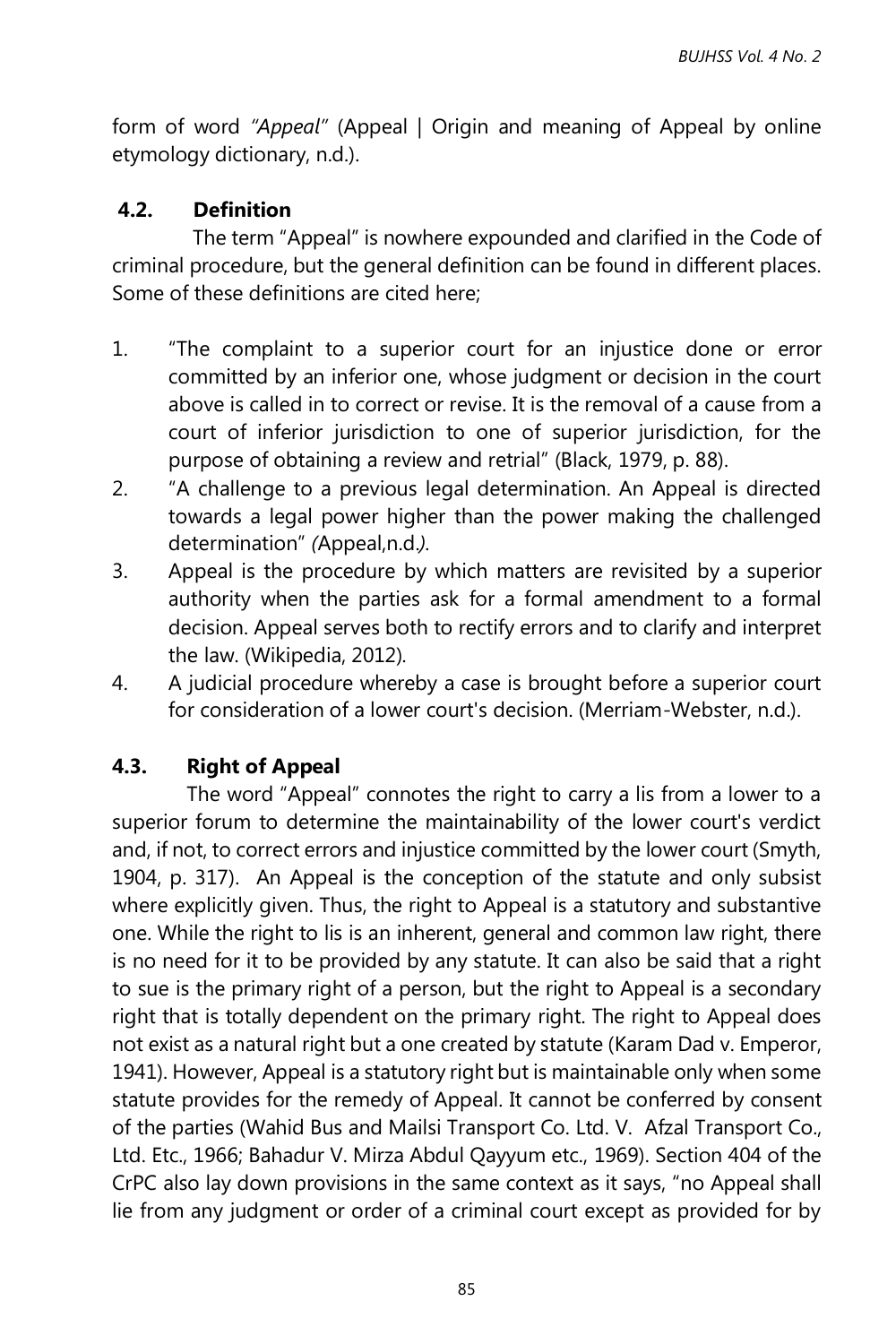this code or by any other law for the time being in force". After plain reading of this section, it can be inferred that Appeal is a statutory right and not an inherent one. It can also be inferred that it is not necessary that Appeal must lie to a superior court in every criminal case. Section 404 made this point crystal clear that right of Appeal will only be available to a person if it is expressly given by CrPC, 1898 or by law besides CrPC, which is in force, for the time being; otherwise, there is no right to Appeal.

# **4.4. Admissibility of Appeal**

Section 418 of the concerned Code lay down that "an Appeal may lie on a matter of fact as well as a matter of law". In other words, we can say that Appeal on matter of facts and matter of law is admissible in court of Appeal. Now, what are matter of fact and matter of law? In general, we can say that matter which goes in denial of a declaration (fact) and not in avoidance of it is called matter of fact (The lectric law library, n.d.). Matter of law - That which goes in avoidance of a declaration or other pleading, on the ground that the law does not authorize them (The lectric law library, n.d.). It does not deny the matter of fact contained in such pleading, but admitting them avoids those (Legal definitions of matter of fact, matter of law, matter of record, n.d.). Matter of law, is that which is referred to the decision of the court; matter of fact is that which is submitted to the jury (The lectric law library, n.d.). Therefore, the subject of an Appeal can be uncertainty or any problem with the facts of the case or the specific law relating to the matter or the way the lower court interprets the law. It is also possible to put forward an Appeal to an appellate court, the subject or the core problem of which is both factual and legal.

Contrary to Appeal, in case of revision, the concerned court can only entertain problems relating to the matter of law and is not allowed to consider questions relating to facts of the case generally.

# **4.5. Presentation of Appeal**

Section 419 contains the provision relating to this matter. Appeal should be made in the form of a petition. Now, what is petition? A formal written request for judicial action (Wordweb Software, n.d.) is called petition. Form of petition of Appeal corresponds with the complaint in the original proceeding and gives jurisdiction to the appellate court. There is no distinction whether the Appeal is against the order of conviction or acquittal (Queen-Empress V. Pohpi, 1924). In either case it will have the exact positioning in the court of Appeal. A joint Appeal against several accused persons convicted by the lower court can (also) be filed (State of Gujrat v. Ram Prakash, 1970).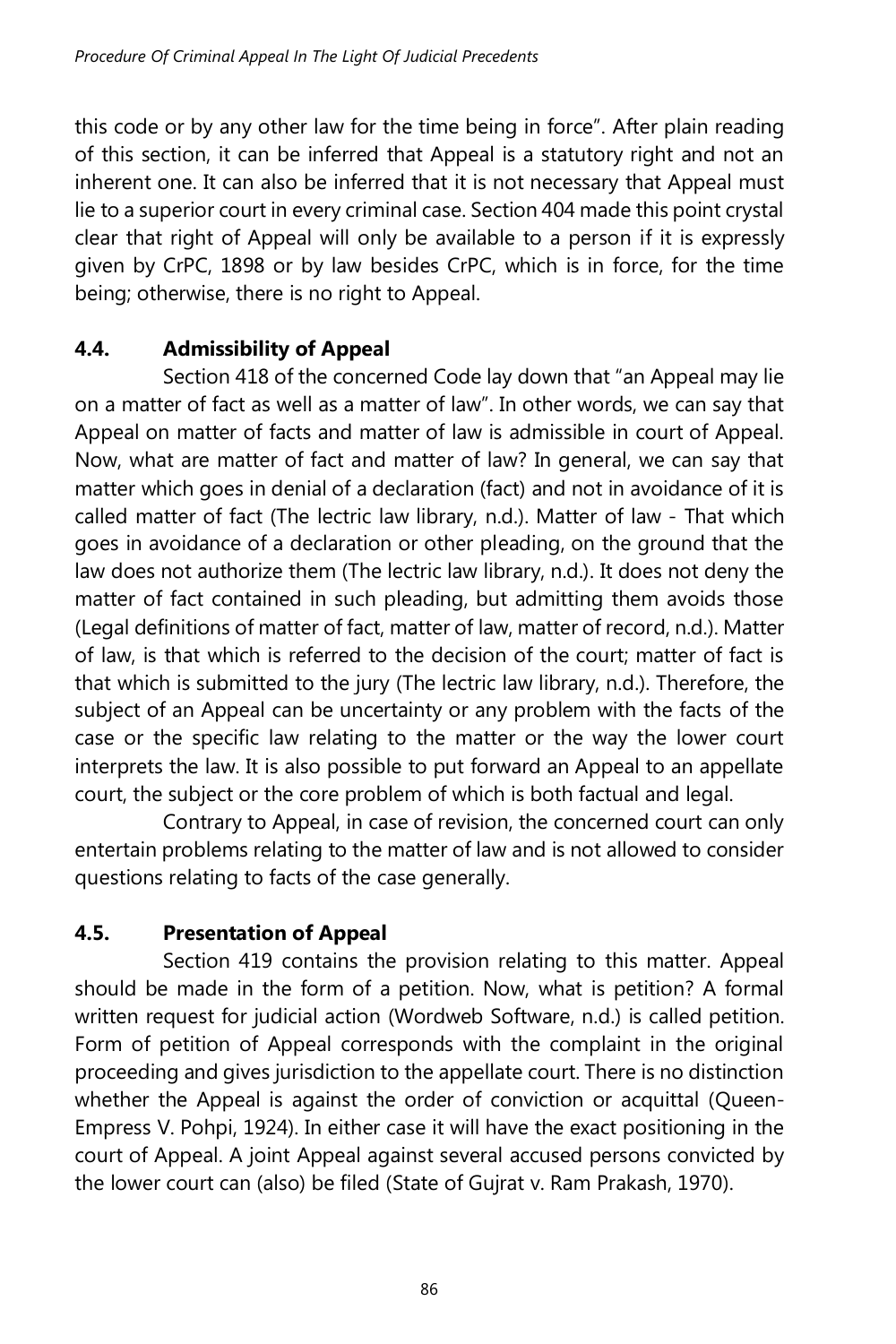The appeal, which is to be in the form of petition should be written. The presentation of Appeal to the court should be made by the appellant himself or by his pleader; besides these two, no other person is allowed to file an Appeal. But the presentation of memo of Appeal by the clerk of appellant's pleader is equivalent to a presentation of Appeal by the pleader himself when he signs it and he is duly authorized (Queen-Empress v. Karuppa, 1919) But in some cases court also held that presentation of Appeal could be done by counsel or his clerk (Kashmira Singh V. The State, 1965). The word "pleader" defined in S. 4 has enlarged meaning so that the convict may have an opportunity of presenting their case fully before the appellate court, even if they are not in a position to engage a regular counsel. The appellate court's permission is not at all needed by a person appointed by the accused as his agent by a power of attorney to present an Appeal on his behalf. The Appeal presented on behalf of the appellant by his father as mukhtar is adequately presented in court (Muhammad Sharif Khan V. Azad J. & K. Govt., 1952).

The presentation of Appeal by post or depositing in a box kept in the court compound for deposition of papers for the court (Queen-Emperess v. Vasudevayya, 1929) is not a proper presentation of Appeal.

At the time of filing of Appeal, it is compulsory for the party to submit a copy of the lower court's judgment or order, against which Appeal is brought, in the appellate court. Copy of the judgment or order means the certified copy (State of U.P v. C. Tobit, 1958). In proper cases, the court entertaining Appeal may dispense with the copy of the judgment or the order Appealed against (Shambhu v. State, 1956), not only at the time of filing of Appeal but at any subsequent stage (Parma v. Mohan, 1956).

#### **4.6. Contents of the Petition of Appeal**

There is no provision in CrPC that lays down the contents of the petition of Appeal. Nevertheless, in a petition of Appeal the appellant should state grounds on which he attacks the judgment or order appealed against. It should not contain bald grounds such as that the order of acquittal is against the weight of evidence on the record contrary to law. A memo of Appeal is meant to be a sufficient statement of the grounds upon which the appellant proposes to support the Appeal. It is a notice to the court that such and such specific grounds are proposed to be urged on behalf of the appellant, as also a notice to the respondent that he should be ready to counter those specific grounds. An appeal should not contain scandalous or defamatory allegations against the court whose judgment or order is under Appeal.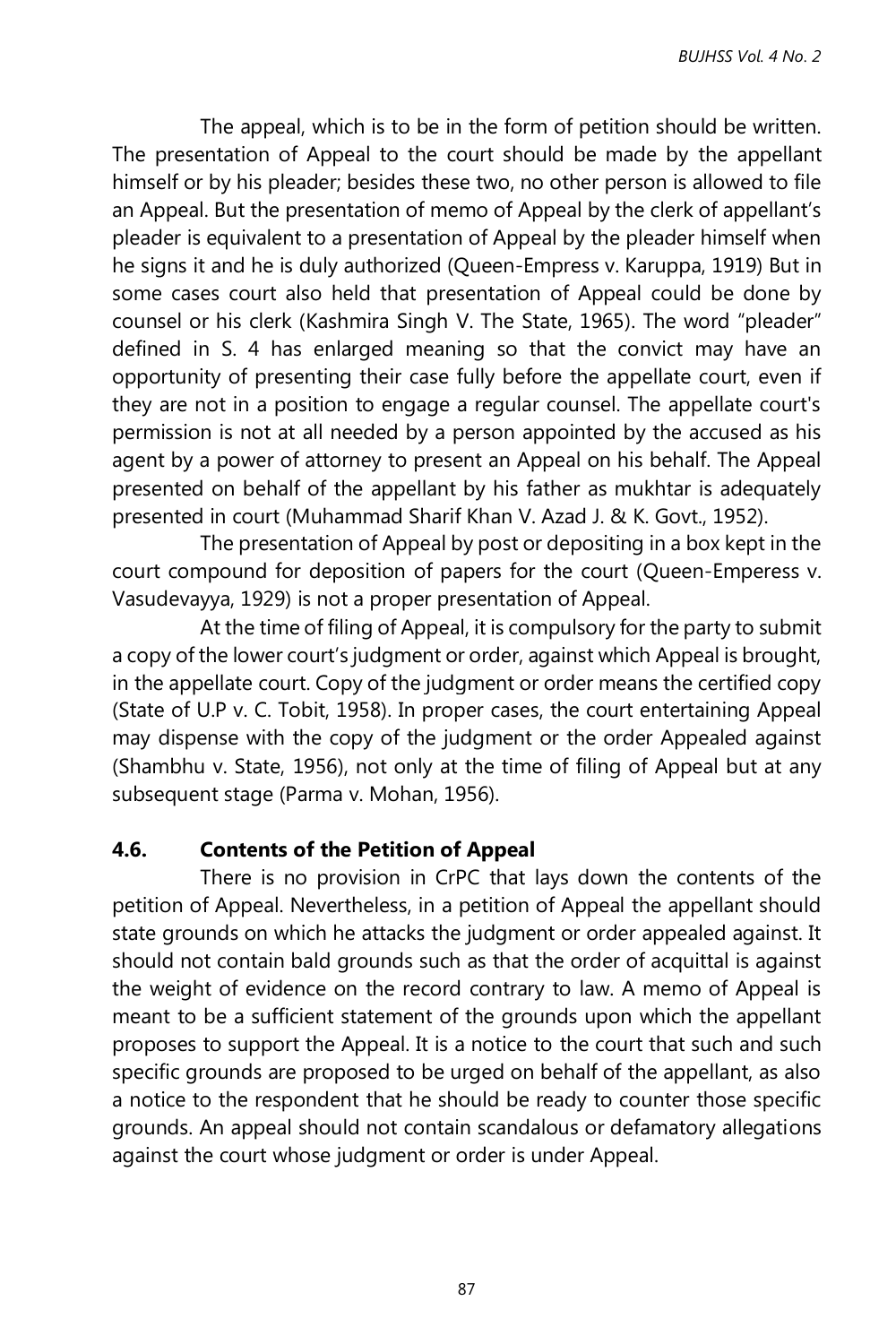## **4.7. Procedure when appellant in jail**

In addition, Section 420 contains the provision relating to the presentation of Appeal when appellant is in jail. Section 420 read as follow;

*"If the appellant is in jail, he may present his petition of Appeal and the copies accompanying the same to the officer-incharge of the jail, who shall thereupon forward such petition and copies to the proper Appellate Court*"

Before discussing the section in detail, we need to know about the kinds of appeal discussed here. Therefore, there is "jail Appeal" and "representative Appeal". When the appellant files the Appeal while he was locked up in jail as per procedure as stated above, then this type of Appeal is called jail Appeal. In contrast, an Appeal which the appellant files through his pleader or representative is called a representative Appeal.

However, if appellant is in jail, he may present his petition of Appeal and the copies accompanying the same to the in-charge of the jail who shall thereupon forward such petition and copies to the proper appellate court. Every facility, such as pen, paper and even a writer, should be allowed to the prisoner to prepare his petition of Appeal. Appeal filed through jail can be summarily dismissed or can also be dismissed in limine (Muhammad Ali v. The State, 1982). If a jail Appeal has been summarily dismissed, the convict has a right to re-agitate the matter by filing an Appeal through counsel. If a situation arises where both jail and representative Appeal are filed simultaneously and the court is adjudging both. In that case, preference will be given to the one filed prior in time.

## **4.8. Summary dismissal of Appeal**

An appellate court is not required by law to write a judgment while dismissing an Appeal summarily. It is clearly stated by section 421(1) that while entertaining Appeal under sections 419 and 420, if the court considers that there is no sufficient ground for interfering, it may dismiss the Appeal summarily. However, it is desirable that in dealing with an appeal under section 421, the court should give some reasons for dismissing the appeal summarily. It should record at least so much as would satisfy the High court when an application for revision is made that it had fully considered all the questions in issue. In criminal Appeal, the order must show that the court had applied its judicial mind to the questions of fact and law raised in the case, though a complete judgment is not required to be recorded (Abdur Rashid Munshi Etc. v. The State, 1967).

The appellate court must record in brief the reasons that lead to the appeal's summary dismissal because he cannot just dismiss an Appeal on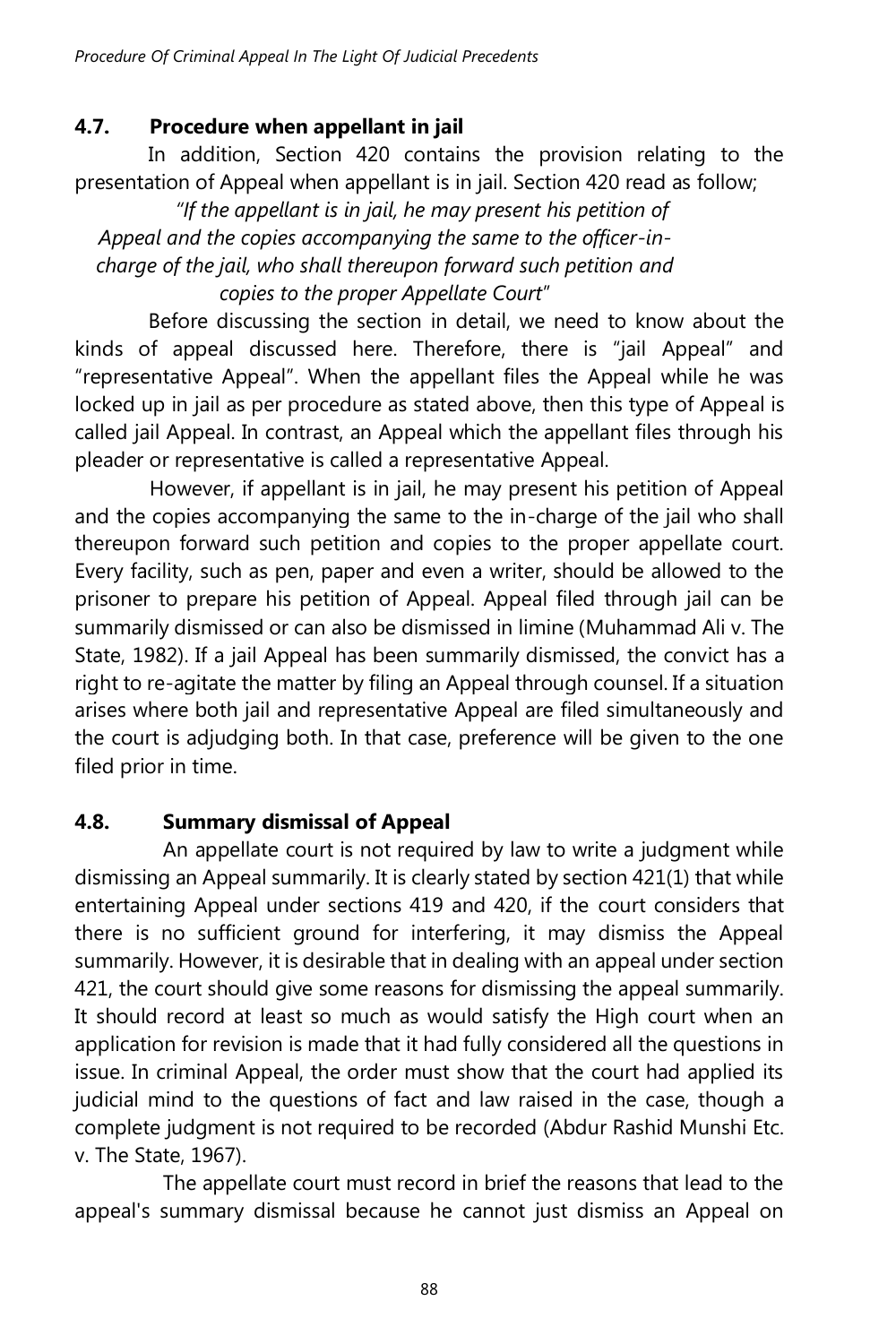minuscule grounds. Section 421 indeed empowers the appellate court to dismiss an appeal summarily, but that power cannot be exercised in an arbitrary manner. Section 421 does not empower a court to dismiss an Appeal without careful ascertainment of the same. Even though it is not necessary under the law to write a detailed order of dismissal, however concise it may be, it should at least indicate that the court had understood the case. For this purpose, it is necessary that it should briefly give reasons for summary dismissal of Appeal (*Ghulam Muhammad v. The State,* 1960) If an appeal is dismissed without giving reasons in support of the same then the judgment was held not confirming to the requisites of section 421 (Abdur Rashid Munshi Etc. v. The State, 1967) and thus is considered flawed in the eyes of the law. The appellate court has to exercise its discretion in a sound and judicial manner (The State v. Ramzan, 1963) and conform to principles of natural justice.

According to the proviso of section 421(1) court of Appeal cannot summarily dismiss the Appeal filed under section 419 (petition of Appeal) before hearing the appellant or his pleader or his representative. It must give him a reasonable opportunity to present himself before the court, and then after that, the court can proceed as per subsection 1 of 421. The reasonable opportunity to be heard includes the right to reply (Amanant v. Magendra, 1944) and refer to certified copies of evidence (Manga v. Emperor, n.d). Now, if we look at the proviso carefully, only petition of Appeal is mentioned and not the jail petition (420). Thus, it means that in case of jail petition the court can summarily dismiss the same without hearing the appellant in jail. It is not compulsory for the appellate court to hear the appellant in that case. Therefore, a summary dismissal without hearing the appellant in jail petition is valid and is not bad at all in the eyes of the law.

In addition, Sub-section 2 of section 421 empowers the court for calling the record of the case in hand. Whether the record should or should not have been sent for is the discretion of the court. The court will be perfectly justified in summary dismissal if the case is too simple and free of complexities (Ali Khan Etc. v. The Crown, 1969; Zahur-ud-Din v. The State, 1969)

## **4.9. Notice of Appeal**

Section 422 CrPC, provides that if an appeal is not dismissed summarily under section 421, the appellate court is required to cause notice to be given to the appellant or his pleader of the time and place on which such Appeal is to be heard. A copy of the grounds of Appeal will also be furnished to them if they demand so. Generally, a notice of Appeal is only issued to the appellant or his pleader and to the public official appointed by the government according to section 422. Nevertheless, in the case of Appeal against order of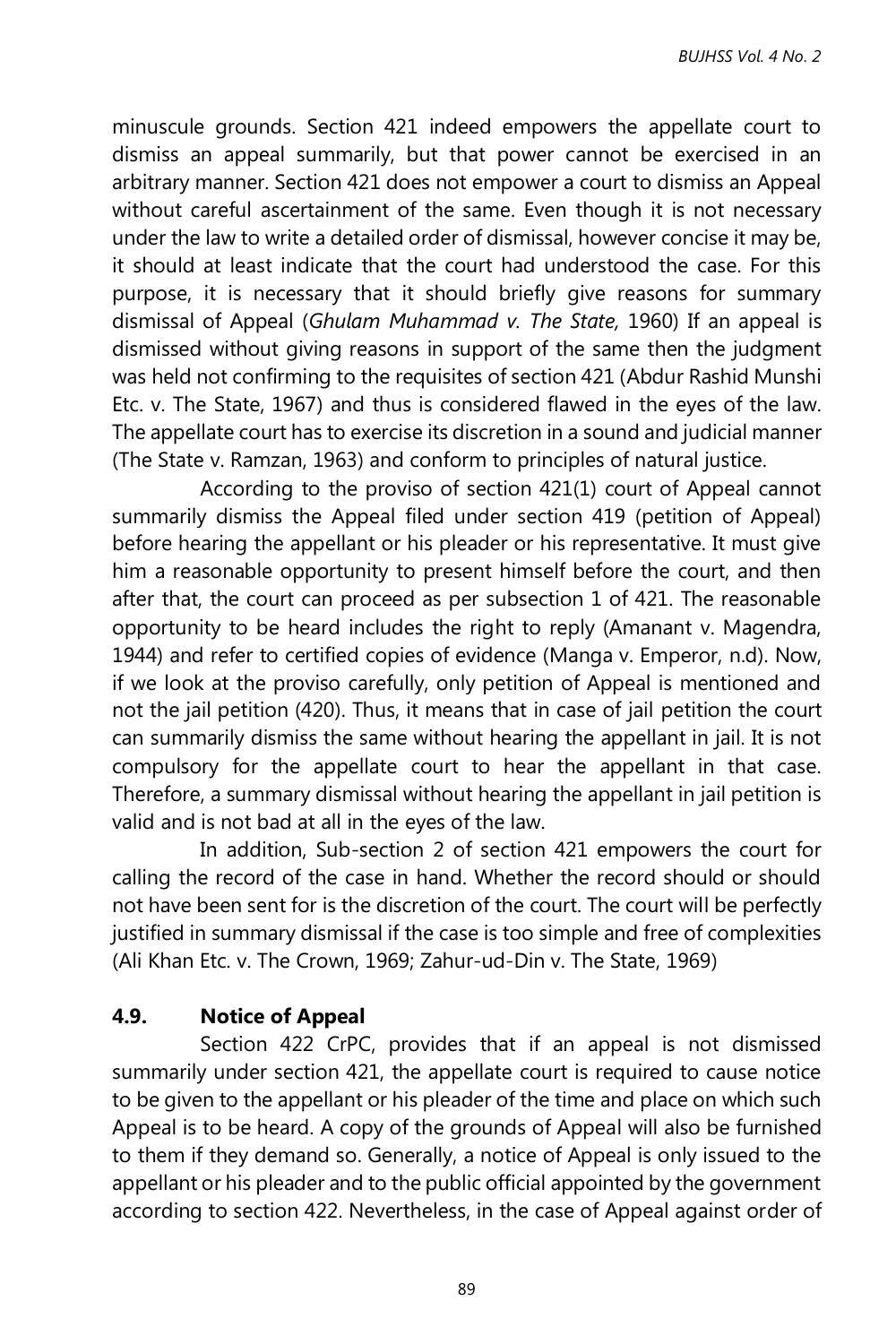acquittal by the provincial government (417-A (2)) and like Appeal under section 417 a similar notice is to be given to the accused.

Notice to the appellant or his pleader is obligatory and court cannot just get away with it. The disposal of Appeal without giving such notice is illegal (King-Emperor v. Dahu, 1935; Anwar Hussain v. State of U.P., 1981). All the proceedings in the appeal subsequent to non-service of notice consisting of the appeal's hearing and the delivery of the judgment in consequences thereof are without jurisdiction (Shiba v. Kailash, n.d). If a situation arises in which there is more than one accused and all of them is not served with notice. The proper procedure is to split up the Appeal, hear the Appeal against those who have been served and adjourned the hearing of the Appeal against those accused who have not been served till they are served (State Government, M.P v. Vishwanath, 1954).

Besides that, the notice is also to be given to the proper officer of the government. This rule\provision is imperative, and the omission to give such a notice could not be treated merely as an irregularity.

Notice of hearing to the appellant or his pleader and allowing him to be heard was a legal obligation. It is right of the accused to be heard and without service of notice upon him Appeal against his acquittal cannot be heard and disposed of (Muhammad Younis v. Yasin Ayub etc., 2009).

# **4.9.1. Powers of appellant court in disposing of Appeal (sec. 423)**

Section 423, CrPC defines the capacities of the appellate court in dealing with Appeals. These powers only came into play when the summary dismissal and notice of Appeal stage is passed. The powers listed are conferred upon all the courts regardless of whether it is a High court or sub-ordinate courts except section 423 clause (a), which deals with Appeals against an acquittal order that lies exclusively to the high court (section 417). After sending for the record and after perusing the same and hearing the parties, the appellate court, if satisfied that there are insufficient reasons for interference, can dismiss the Appeal. If it is not satisfied, it may decide otherwise.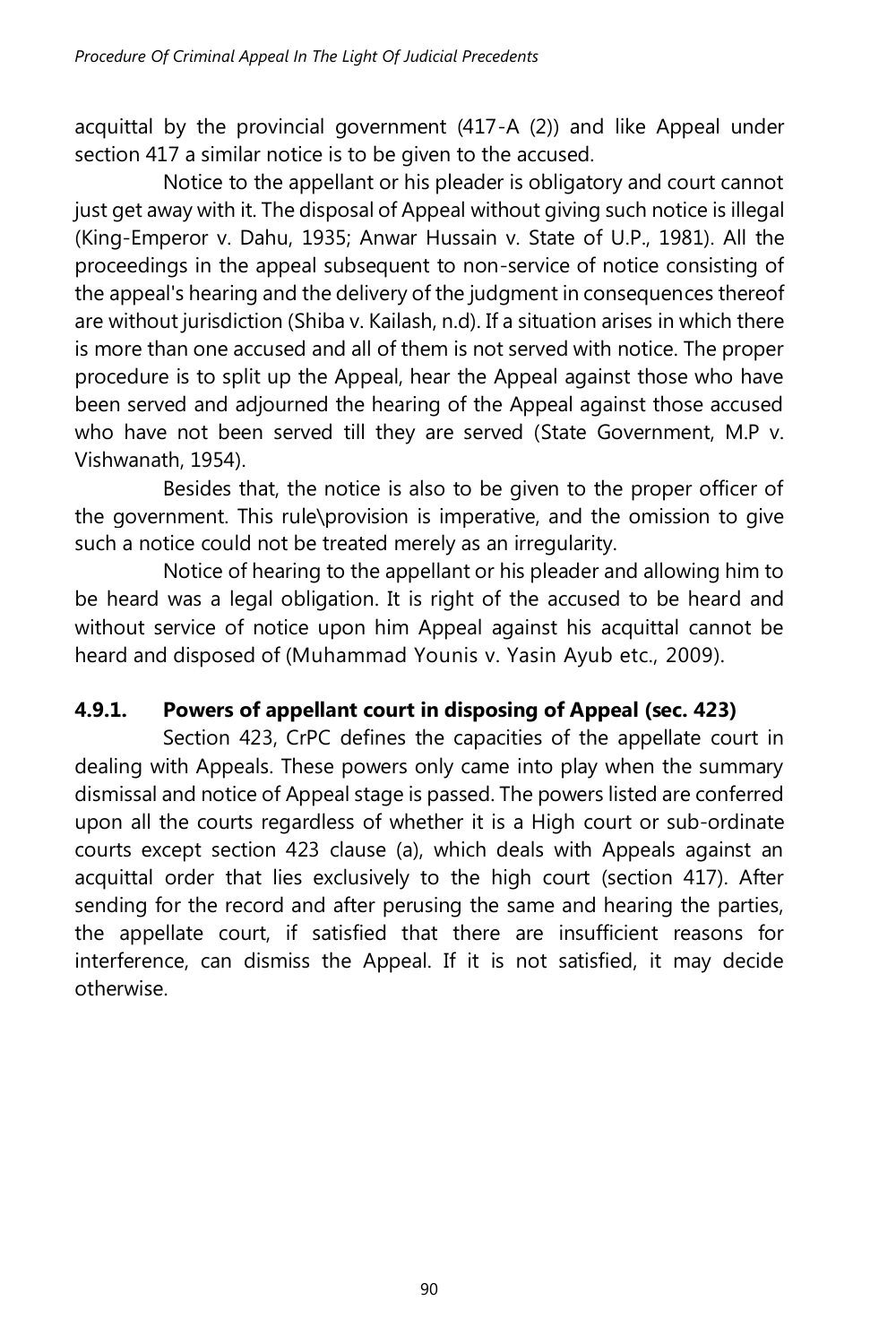## **A. Appeal from an order of acquittal**

 If an appeal is made against an order of acquittal, the court, if it does not dismiss the same, may-

- 1. Override the order under consideration and guide that additional inquiry be made, or
- 2. Decide to send back the accused for trial either to the Session or High court, or
- 3. Find him blameworthy or deliver a verdict against him as per law.

## **B. Appeal from a Sentence**

If the court did not dismiss the same, it can order one of the following in case of Appeal from a sentence/guilty verdict.

- 1. Annul the findings and sentence, and exonerate or liberate the accused, or
- 2. Order that the accused be put on trial by a competent Court inferior to the Appellate Court which passed the order, or sent the same for trial
- 3. After the perusal, it may maintain or lessen the sentence with or without modifying the finding, or
- 4. It can change the sentence nature either with or without any reduction or modification in findings, but the same modification in the sentence is subject to the Section 106, sub-section (3),
- 5. If an Appeal is preferred against any other order, the appellant court can vary or overturn such order.
- 6. Or the court of Appeal, if necessary, can also make alterations or any resulting or related order that may be just or proper.

## **C. Judgment of subordinate appellate court (sec. 424)**

The provisions of section 424 have made the application of chapter XXVI (of judgment) applicable to the court of Appeal's decision except that of the High court. If we peruse the provisions of section 367 to which this section is referring. In that case, it can be seen that this section is only applicable to the judgments passed by a court in the exercise of primary jurisdiction. However, this section extended its application to the judgments passed in appellate jurisdiction too. It is also laid down in the section that it will only operate to the extent it is practicable. If the application, as mentioned earlier, produces any difficulty or absurdity, then the court is not bound to stick to the same.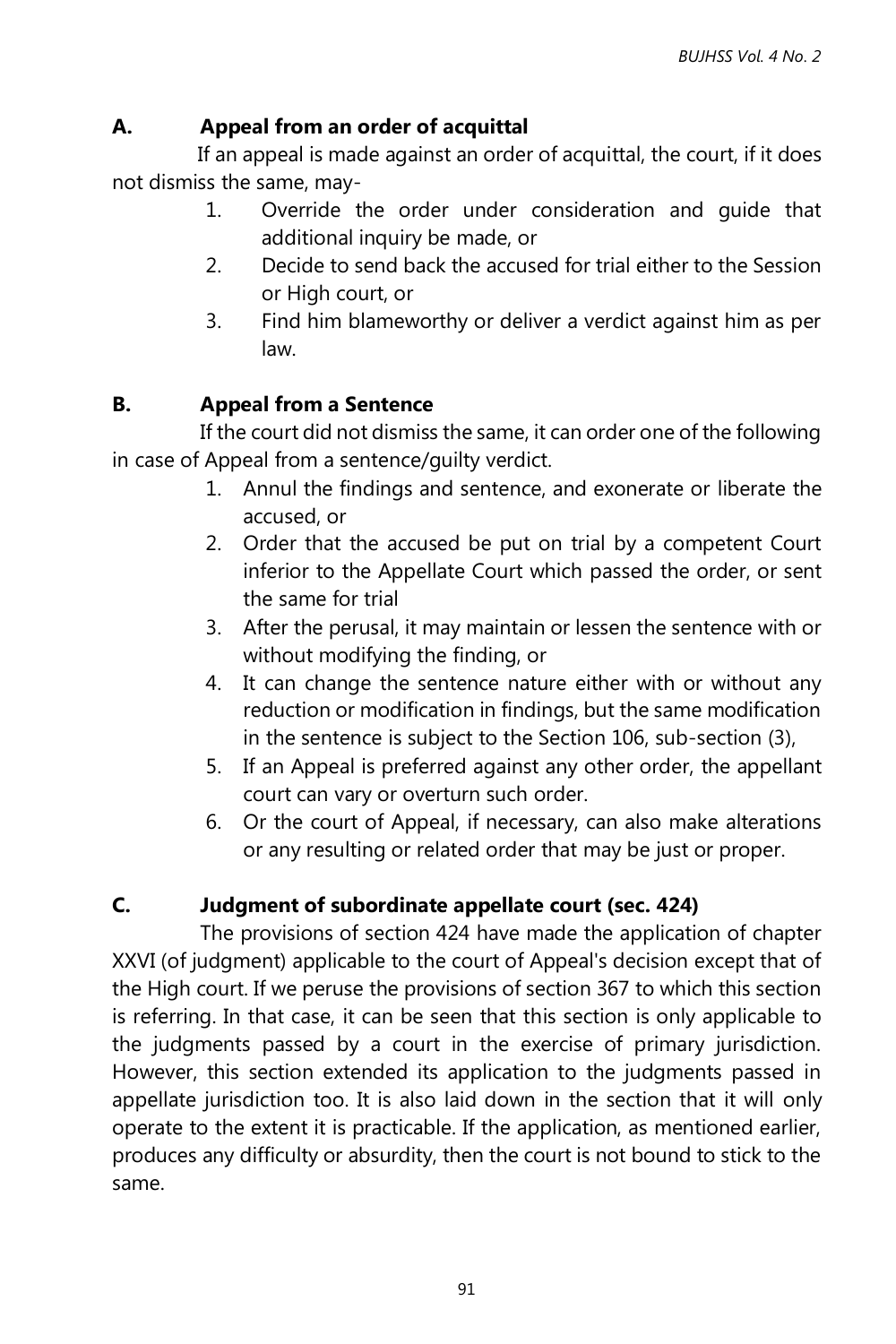The proviso to section 424 also made an exception that the presence of the accused at the time of judgment is not at all compulsory. However, it is the discretionary power vested in the appellate court to decide for itself to bound the accused to ensure his presence or not.

Section 367 provides writing of the judgment by the court, i.e., it has to be documented in the court's language, must contain the ground or grounds for conclusion/finding, the verdict based on it and must be dated and endorsed by the presiding officer in open court at the time of pronouncement of the same. As per section 424, the provisions of section 367 are mandatory and does not draw any distinction between original and Appeals from acquittal.

## **4.9.2. Suspension of sentence and bail (sec. 426)**

 Section 426 armed the appellate court with the power to suspend sentence and grant bail even if the Appeal is pending. However, it is necessary to be kept in mind that these powers should be exercised on rare occasions and only in the rarest of rare cases.

 Section 426(1) empowers the court of Appeal to postpone the execution of decree or order against which the appeal is preferred and liberate the appellant on bail if he is in confinement and his Appeal is pending. The exact section does not recite any grounds on which the sentence can be suspended. Nevertheless, it just said that a sentence could be suspended on reasonable grounds, which the court thinks appropriate. When an order of suspension of execution of sentence is made, the appellant may be unconfined on bail or on his own pledge.

Section 426(1) confers two powers on the appellate court, namely, suspension of the verdict or order against which Appeal is made and the appellant's release on bail if he is confined. The appellate court has no authority to suspend the conviction order (R.K Dev v. State of Orissa, 1971).

Sub-section 1A lay down that a convicted person can also be released by bail if the delay happens in the Appeal hearing. But if the delay is because of the appellant himself or because of anyone on his behalf, then no bail will be granted to him under this section. Now, a convicted person will be released on bail if,

- 1. He or she is imprisoned for a period of 3 years, and his Appeal is not decided within 6 months.
- 2. He or she is imprisoned for a period exceeding 3 whole years but not surpassing 7 years, and his Appeal is not determined in 1 year.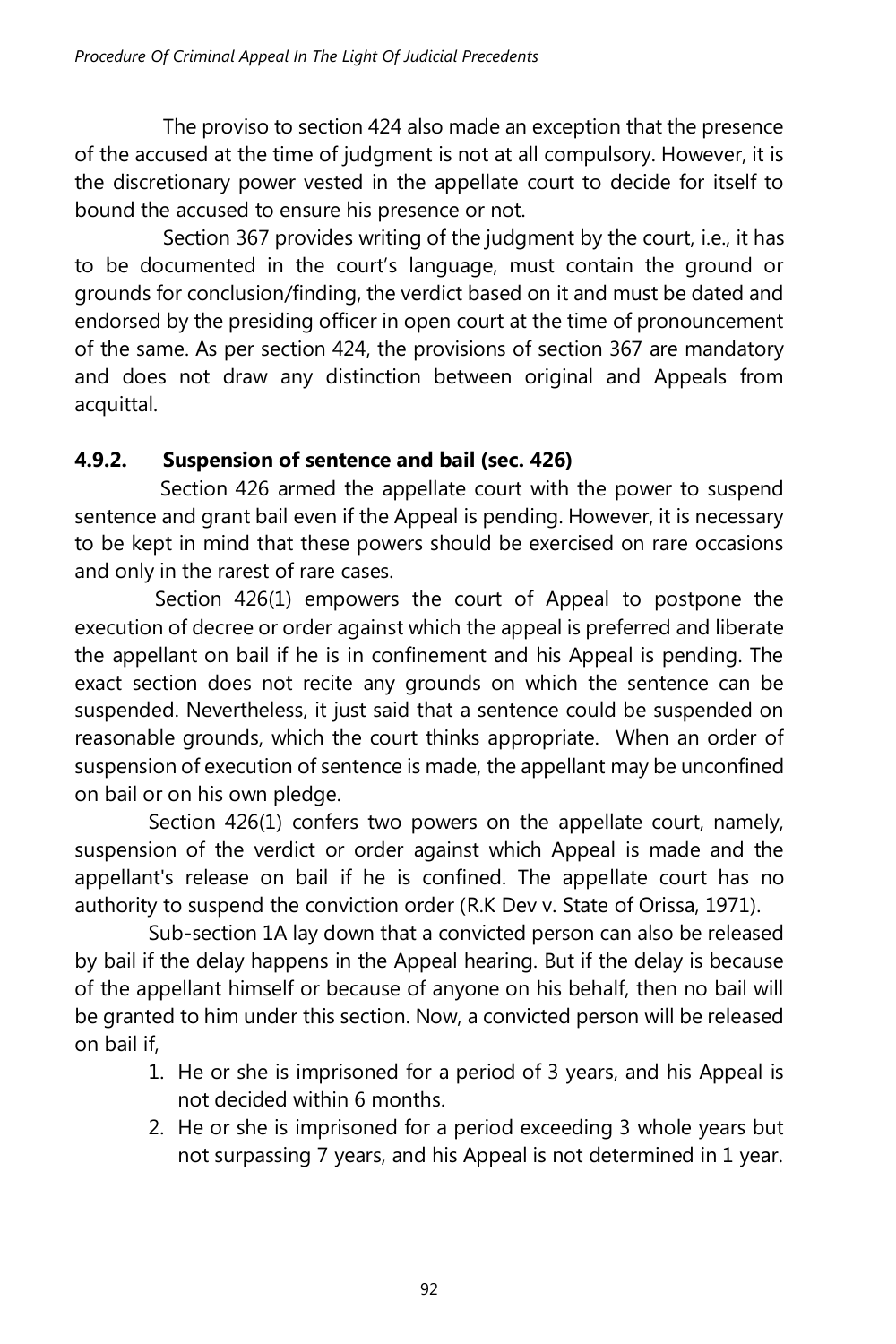3. He or she is imprisoned for life or beyond 7 years and his Appeal is not adjudicated upon in 2 years.

The same section also provides that the above procedure will not apply if the convicted person has a bad track record, such that he is a hardened, desperate and dangerous criminal or terrorist.

Sub-section 2A lay down rules regarding the bail in case of bailable offences. This section said that if an individual is convicted of a bailable offence and an Appeal lies against the same conviction, then in that case, the convicted person can apply to the court for bail for the purpose of preparing himself for presenting an Appeal in the court. If he satisfies the court about his stance, then the court will grant him bail for that much of time as the court thinks fit and during this period of bail, his sentence shall be deemed suspended.

As per sub-section 2-B if the High court is convinced that a convicted individual has gained special permission to Appeal to the apex court of the country against any kind of punishment granted to him by the High court then the High court will suspend such verdict or order of it until the apex court so decide and if the convicted one is in jail, he will be freed on bail. Furthermore, if after all that suspension the petitioner is eventually sentenced to confinement, then time throughout which he was enjoying his freedom on bail will be omitted in estimating the time for which he was so convicted.

#### **4.9.3. Arrest in appeal from acquittal (sec. 427)**

This section lay down that in the event of Appeal against acquittal, per section 417-A (2) or 417, the High court has the discretionary power to release arrest warrant of the alleged offender and order the police to bring him afore the court. And now again, the court can commit him to jail till his Appeal is dealt with or release him on bail.

There is no statutory impediment for granting bail to a party against whose order of acquittal Appeal is preferred (State of Punjab v. Bachittar Singh etc., 1971). The true rule is that the party respondent in Appeal file by state against his discharge on main charges are mundanely qualified to be freed on bail throughout the time for which such Appeal was pending save for crucial and outstanding reasons the court can pass order of his detention (State of Punjab v. Bachittar Singh etc., 1971). In the given circumstances of the case, whether bailable or non-bailable arrest warrant is to be issued to secure the accused-respondent attendance is the matter which is to be decided by the court while exercising its discretionary powers. The court would consider the nature and gravity of the offence, the quality of evidence, contexts specific to the accused, the prospect of his fleeing, greater good of the populace and state (State v. Jagjit, 1962) etc.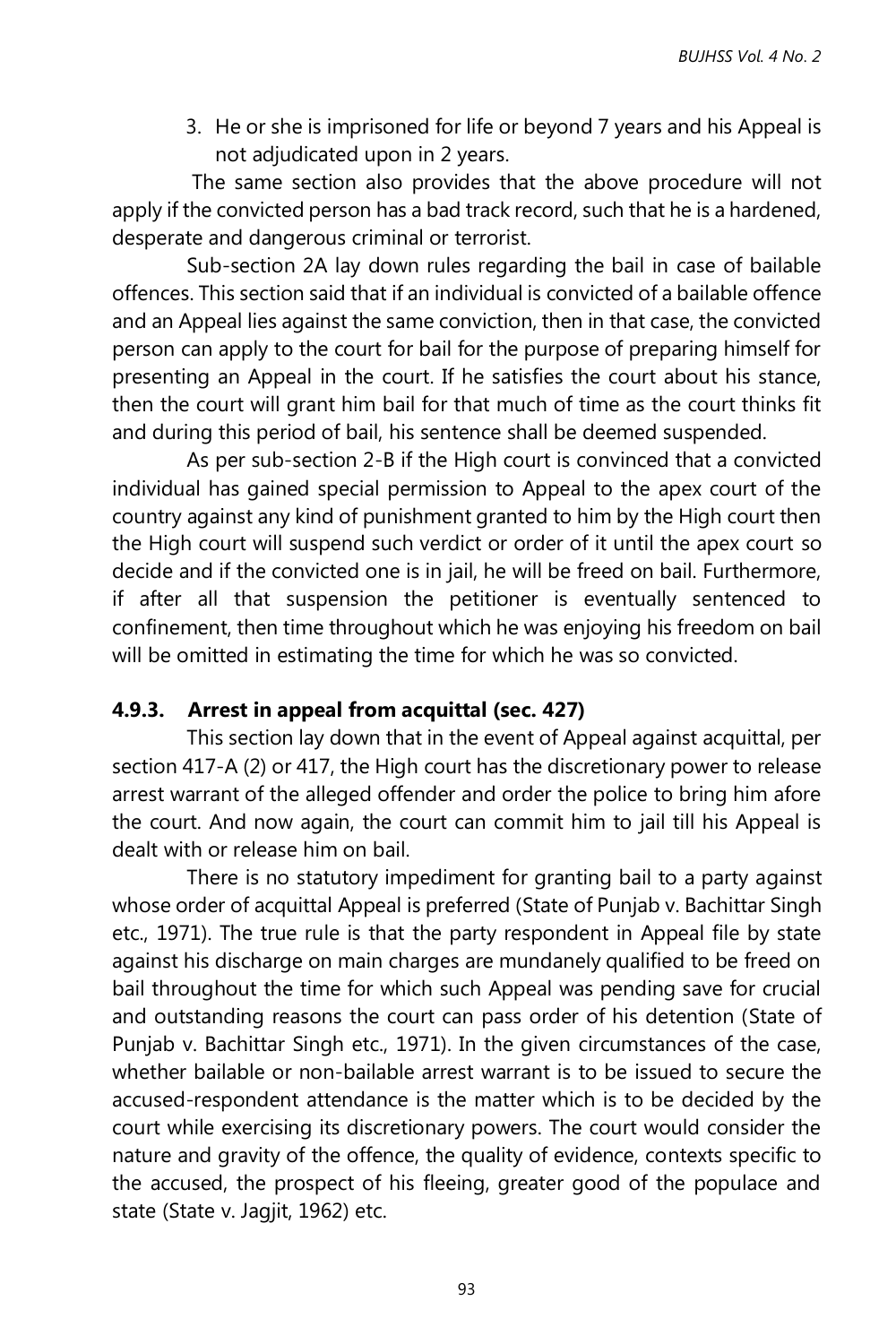## **4.9.4. Evidence by appellate court (sec. 428)**

Section 428 empowers the court of Appeal to grab additional amount of evidence itself or instruct a sub-ordinate court to take the same for him. Sub-section 1 of the section lay down that if the court of Appeal believe that more evidence is required to clear things up, then the appellate court can order for taking further evidence. It can take additional evidence itself or it can also order the sub-ordinate court to take the same. However, before taking further evidence the appellate court has to write down its reasons for doing so. This means that if the court of Appeal considers it indispensable for adequate justice to consider further evidence, it can do so. In the related section, no words are limiting it only to those lis which have some formal flaw in it; this kind of matter lies in the discretion of the court of Appeal for deciding. (*Ajit v. Emperor,* 1946). No one has the right of producing any evidence in the appellate court at all. It is court that has to exercise its discretion in proper manner in the interest of justice (Barkat Ali alias Gharibu Etc. v. The Crown, 1969). The failure of the appellate court to record reasons does not invalidate proceedings unless omissions have caused a failure of justice (Miah v. Abdul Wahab, 1931).

In the section phrase "evidence to be necessary" is used. Here the word necessary does not mean that it is impossible to pronounce judgment without additional evidence. The need for taking evidence has to be evident from something on record and cannot be derived from e examination (Emperor v. Nga, 1903).

The manifest object of the section's provision is the stoppage of a guilty man's flight through some imprudent or nescient proceedings of a trial court or the exoneration of a virtuous person erroneously charged, where the court conducting trial through some negligence or lack of knowledge has failed to record evidence of the contexts vital for the clarification of the truth (State v. Jai prakas, 1959). The power under this section, however, must always be exercised with circumspection and the doing of justice should be the goal invariably aimed for (State v. Jai prakas, 1959). one crucial thing to be kept in mind is that power under this section should be exercised against an accused only in exceptional cases where formal defects have to be made up and not where the prosecutor intends to fill up the lacunae in the case (Kasmira Singh v. State, 1975) because there is an axiom which says that statute can be used as a shield but not as a sword. The appellate court should not admit additional evidence if the prosecution has failed to avail the opportunity given to it by the trial court for producing such evidence (Shiva Balak Rai v. State of Bihar, 1986).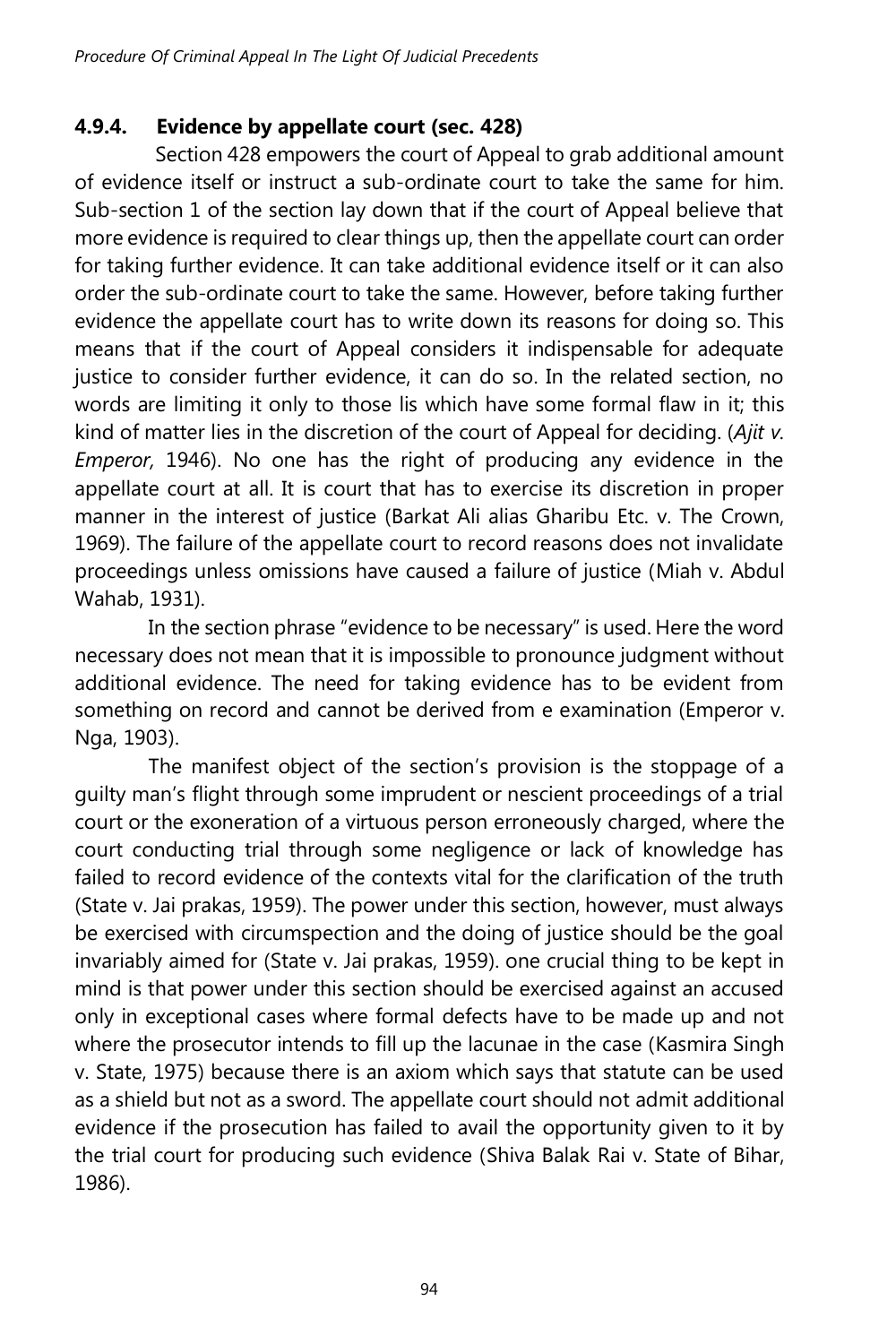According to sub-section 2 when the session court or magistrate take further evidence then the same will verify that evidence to the concerned court of Appeal and then appellate court based on the new evidence and old one proceeds further and will dispose of the case. Any court taking additional evidence on order of the appellate court must take the same when the accused or his lawyer is there. But there is an exception to this rule; according to subsection 3, if the court of Appeal orders that the accused or his lawyer will not be part of the setting in which additional evidence has been taken, then the court will proceed in their absence. This process of taking additional evidence will be treated as an inquiry in accordance with sub-section 4.

Additional evidence under section 428 can be taken for the prosecution and the accused and in Appeals both against conviction and acquittal (Rahjeshwar v. State of W.B., 1965). The High court, even in case of discharge, can admit additional evidence if considered necessary before setting aside the discharge order (*Ratilal v. State of Maharashtra,* 1971), refusal of the court of Appeal to take additional data and proof cannot be a ground for setting aside acquittal (*Maneshwar v. Jamuna,* 1963) because it is the choice of the court of Appeal to take any further amount of evidence or not. Besides that, the extra evidence required should be upon the grounds of guiltiness or innocence of the alleged offender (Ali Etc. v. Crown, 1952).

#### **4.9.5. Procedure where judges are equally divided (sec. 429)**

If a situation arises where a bench of two or more judges hears an Appeal and at the end they do not get to the same conclusion and become equally divided on the Appeal before them, such that in a bench of four judges 2 judges are of one mind and 2 of a different mind. Now, in this case what is to be done? This is the place where section 429 came into play and handle things.

Section 429 lay down the provision that if above-given scenario arises anywhere in court of Appeal then the same Appeal will be presented to a new judge of the similar appellate court. The new judge will hear the Appeal again and then give his decision/opinion; thus, it will break the tie between the bench of judges and as a result, order or judgment will follow the opinion of the latter.

Section 429 specifically used the word "OPINION" for the new judge. In this section, "opinion" meant nothing more or nothing less than the decision as the operative order to be passed in the case. It is not merely what may be called the inclination of the judges as to the view to be taken on the question arising in the case.

One can only say that judges are at odds in opinion if they are of different minds regarding the disposal of the lis (State of Orissa v. Minaketan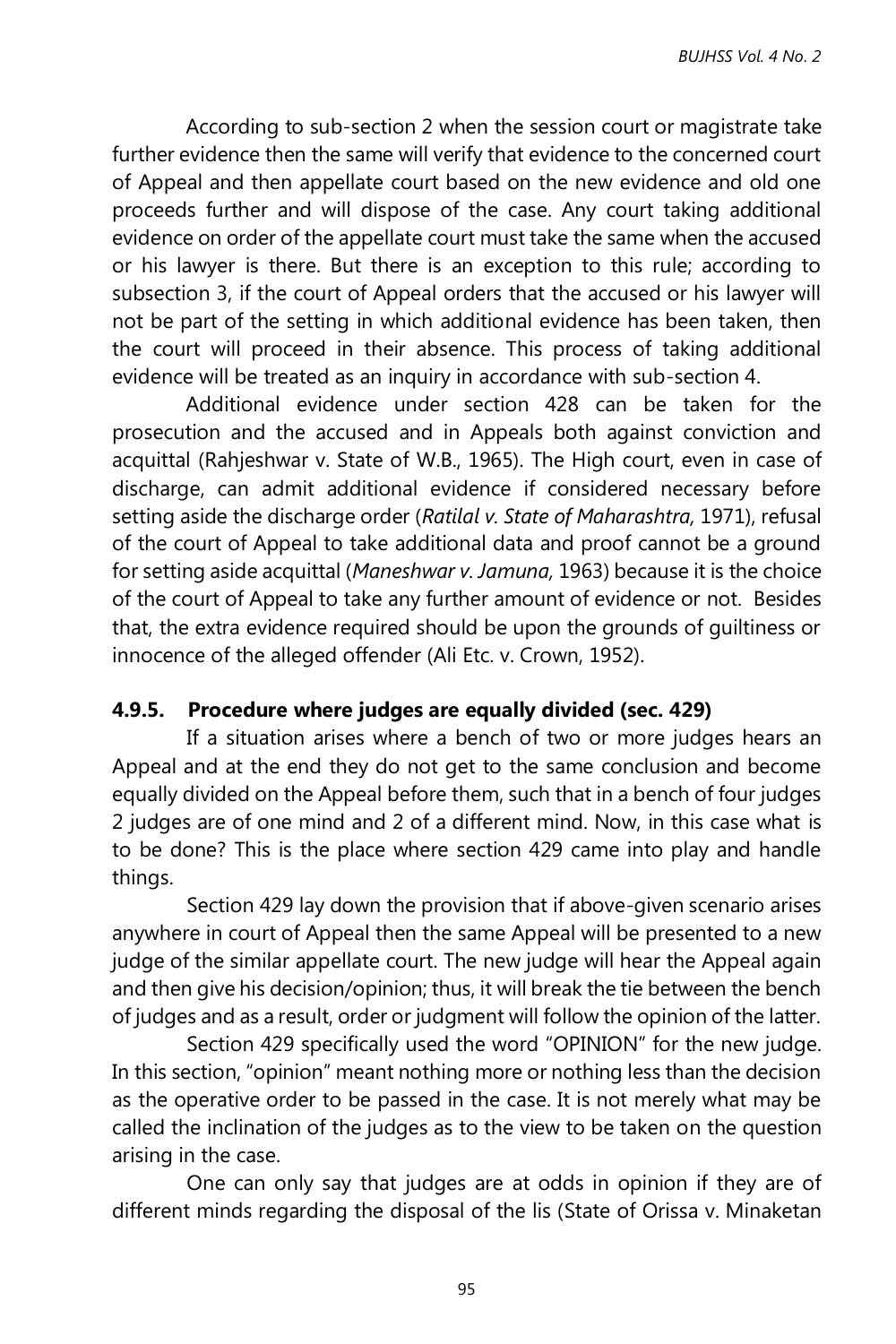Patnaik, 1953). In case of different opinions between the bench judges the case is referred to another judge. Here, not only is that part of the case referred to the third judge on which the bench judges differ, but the whole case is referred (Sarat Chandra Mitra v. Emperor, 1911). If the judge is given only a limited number of facts to decide on only a specific point, he will definitely lead to an erroneous conclusion. After all, he is unaware of all the facts. But if he is provided with all the data of the case then he will be able to form a good and proper opinion.

Once the matter is forwarded to the new judge, he has the power to decide how the case will be heard by him. This is his discretion, then, and no previous judges can compel him to follow a particular pattern or way for doing so. As the verdict and the order will obey the view of the referee judge, he is free to resolve the difference as he considers appropriate; he can and will manage and handle the whole case (Babu v. State of U.P., 1965). The new judge has full power to deal with the full case and if he does so he does not overstep his jurisdiction (State of A.P. v. P.T.Appiah, 1981).

When a lis is handed over to a referee judge first of all he has to consider the opinions of the bench judges and then he will speak his own mind about the problem and base the judgment on his own opinion solely. The third judge must take into consideration the opinion of his fellows, and after that, he must spell out his mind on paper. The third judge is not bound to discuss the acquitting judge's outlook and signify the grounds for differing with the outlook of the acquittal judge (Dharam Singh v. State of U.P., 1946).

# **4.9.6. Abatement of Appeal (sec. 431)**

The reduction in the degree or amount of something is generally called abatement. Section 431 talks about abatement of Appeal. It laid down that every Appeal under section 411-A (2) or 417 will conclusively abate when the accused expires. Moreover, Appeal other than the aforementioned will die away on the appellant's death except for Appeal against fine. However, a revision application filed in contrast to punishment of fine will not fade away because of the demise of the applicant.

# **A. Appeal from sentence of session court**

According to section 410, if a person is convicted by the Court of Session then the convicted person can file an Appeal against the conviction in High court only. Only convicted person can file appeal under section mentioned supra (Mukamil Shah v. Sami Ullah, 2016). If a judgment is passed by the additional session's judge then it will be considered to be passed by the session's court and from that too Appeal will lie to the High court.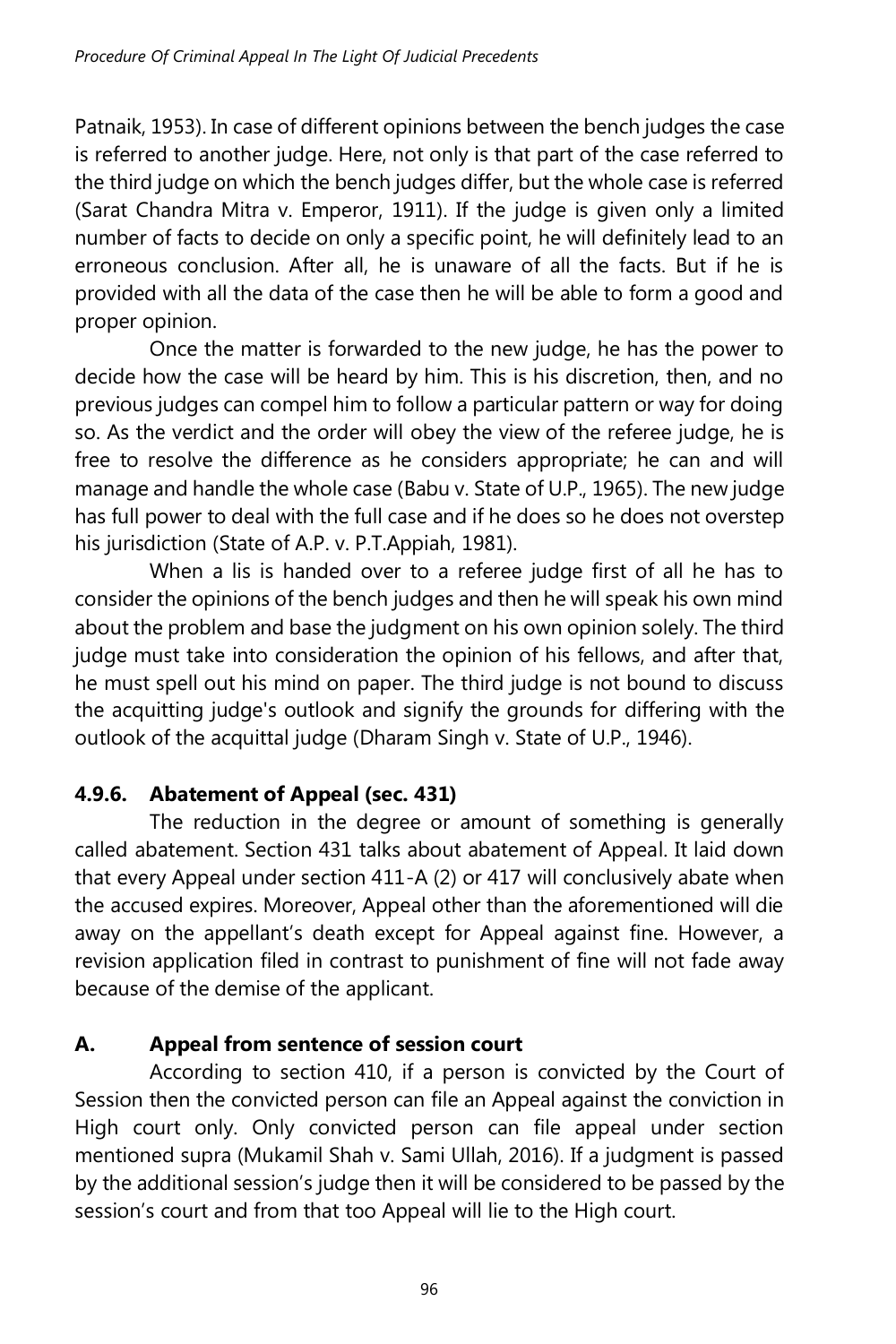## **B. Appeal from sentence of high court**

From lower judiciary Appeal lie to the High court. However, if High court deals a case in its original jurisdiction then where Appeal will lie against the High court decision? Section 411-A seems to answer this question. It lay down that if High court convicts a person while setting in its original capacity, then Appeal will lie to the High court (Appellate jurisdiction) in following cases,

- 1. If the Appeal against the conviction involves the matter of law only and no matter of fact is in question.
- 2. If the Judge who tried the case certifies with the appellate court's leave, that case is proper and suitable for Appeal. Such that the Appeal is sustainable on grounds which involves a factual issue only, or a mixed legal and factual issue (hybrid), or some other reasons which the above mentioned considered sufficient.
- 3. If the appellate court grants the leave, then Appeal against the punishment awarded can be made except for those sentences which is established and arranged by law.

Nevertheless, there is an exception to this provision; if an Appeal, under article 185, can be filed in Supreme Court, then Appeal will not be favored under this section to the High court.

Subsection 2 of the section authorize the Appeal against the decision of the High court if the provincial government directs the Public prosecutor to file an Appeal against the acquittal order made by the same court while using its trial court powers. It is also stated that the Provincial government can file an Appeal on both matters of facts and law.

## **C. Composition of court for such Appeal**

Now it is clear that Appeal can be filed against the High court's decision passed in the application of its Original jurisdiction. However, how the same Appeal will be heard and by whom? Sub-section 3 of section 411-A clear the ways here. This sub-section lay down that for hearing such Appeal a division court of the high court will be established. This division court of High court must consist of 2 or more judges but not less than that. One more important thing is that those judges who heard the case in the capacity of original jurisdiction must not be part of the division court at the time of hearing such Appeal.

If, due to some reasons, the formation of such division bench is not practically possible, then the High court will send a report to the provincial government to the same effect. The provincial government will then take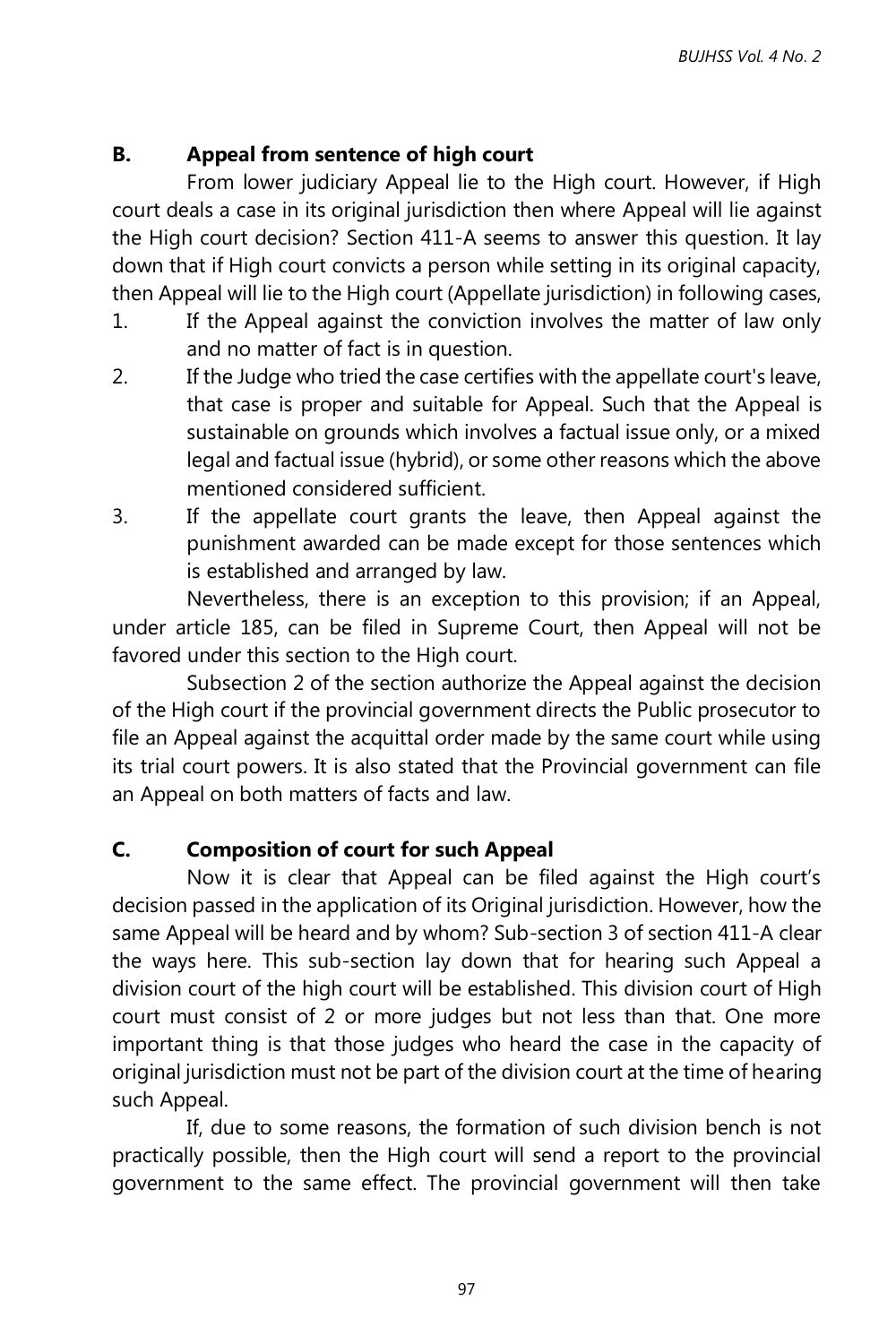proper steps for dispensation of justice and will exercise power given in section 527 of Cr.p.c to transfer the case to another High court.

Sub-section 4 of the same provision also states that an Appeal can also be made to the Supreme Court against the order of the division court of the High court if the same High Court pronounces that the lis is a proper one for Appeal. This provision is subject to the rules laid down by the Apex Court for that very purpose and the conditions that the High Court establishes.

# **D. Appeal in cases of acquittal (sec. 417)**

Section 417 talks about Appeal in case of acquittal. Who can file and Appeal or within what time limit an Appeal can be filed against the acquittal? This very section answers all these questions. In the following two ways an Appeal against acquittal can be filed;

- 1. If the acquittal order is delivered by any court in any case except that passed by the High court, the provincial government can direct the public prosecutor, in any case it wishes, to file an Appeal to the High court against the order whether same is passed in original jurisdictional or appellate jurisdictional capacity. (Section 417, sub-section 1) The state has right of Appeal from an order of acquittal both on facts and law (Ghulam Muhammad v. Muhammad Sharif Etc., 1969; Abdur Rashid v. The State, 1971).
- 2. If the case is initiated by complaint and acquittal order is approved in it. Then the complainant forwards an application to the High court for permitting a special leave to Appeal, and the High court approved the same then, Appeal can be brought in this case by the complainant. (Section 417, sub-section 2)

As per this section Appeal can only be presented to the High court. The High court have the complete authority to re-examine the evidence which forms the base for acquittal order; but in order to reverse the verdict of the court of the first instance, there has to be some convincing and gripping reasons (Crown v. Mir Afzal, 1951; Ahmad v. Crown, 1951; Sharbat Khan v. Crown, 1955). Thus, weight has to be given to the findings of the trial court.

# **E. Scope of Appeal against acquittal**

Appeal against acquittal is a hard nut to crack because the extent of Appeal from acquittal is very constricted and limited. One main and most prominent reason for this is that upon acquittal, the assumption of innocence is substantially added to the fundamental rule of criminal law that an accused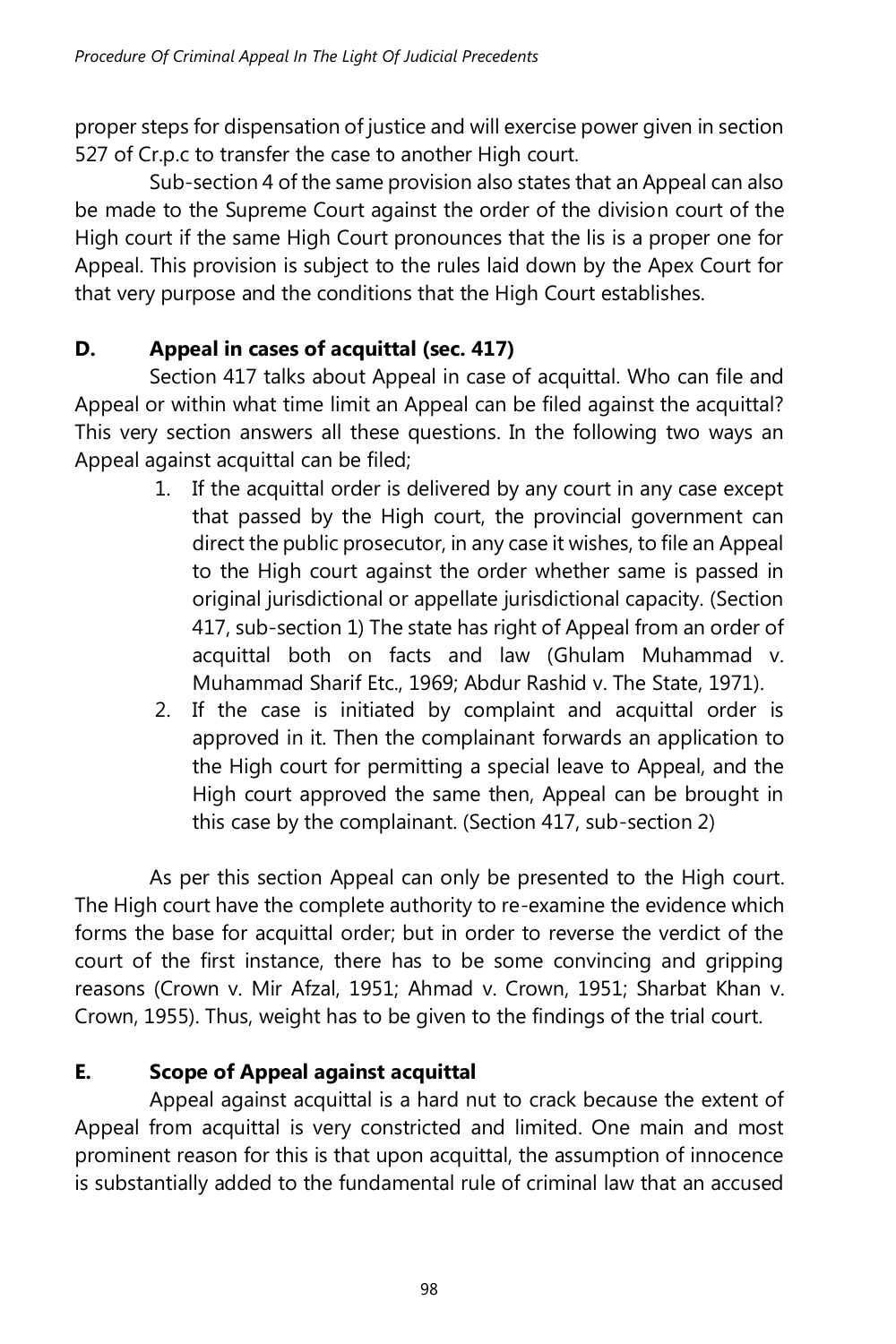should be assumed to be innocent unless proven wrong; more simply, in case of acquittal that presumption is doubled.

As the presumption of acquittal became more firm and gained more root then court will be highly reluctant in meddling with such an acquittal decision, unless it is proven to be erroneous, approved in flagrant breach of law, suffering from mistakes of significant misinterpretation or non-reading of the evidence; such decision should not be easily disturbed and significant duty rests on the prosecution part to refute the assumption of innocence which the suspect has earned and achieved on virtue of his acquittal. Court of Appeal needs to take in mind that assumption of innocence of suspect is reinforced by his exoneration which is not to be lightly refuted (Mukhtar Ahmed Etc v. The State, 1994; Muhammad Asghar Etc v. The State, 1994).

Intervention in a verdict of acquittal is uncommon. The prosecution must establish that there are apparent legal and factual mistakes done by the judge in getting at the conclusion, which would result in a grievous perversion of justice. The appellate court shall not intervene purely for the reason that on reconsideration of the material, a different result could conceivably be reached at (Muhammad Zaman v. The State Etc., 2014), the factual findings ought not to be altered, unless when strikingly incorrect, suffering from substantial and significant factual flaws.

Supreme Court being the ultimate platform, would be cautious and reluctant to meddle in the decisions made by judges below (Ghulam Sikandar Etc. v. Mamaraz Khan Etc., 1985). Supreme Court observed that it is indeed expedient and vital that the foregoing criterion and the standards must be observed in determining these Appeals.

#### **F. Time for filing an Appeal**

Section 417 also lay down time limit for filing an Appeal in criminal cases of acquittal. Under this section right to Appeal against acquittal can be categorized into three categories.

Under section 417(1), it was exclusively the provincial government, which may authorize the public prosecutor to avail such legal remedy before the high court. For this category no period of limitation was prescribed, thus such Appeal would be regulated by article 157 of the Limitation act, 1908, which provided a limitation period of six months for presenting such Appeal.

Section 417(2-A) clearly lays down that If an individual is not pleased with the verdict of acquittal of any court other than that of High court then the aggrieved party can file an Appeal within 30 days against that order of acquittal.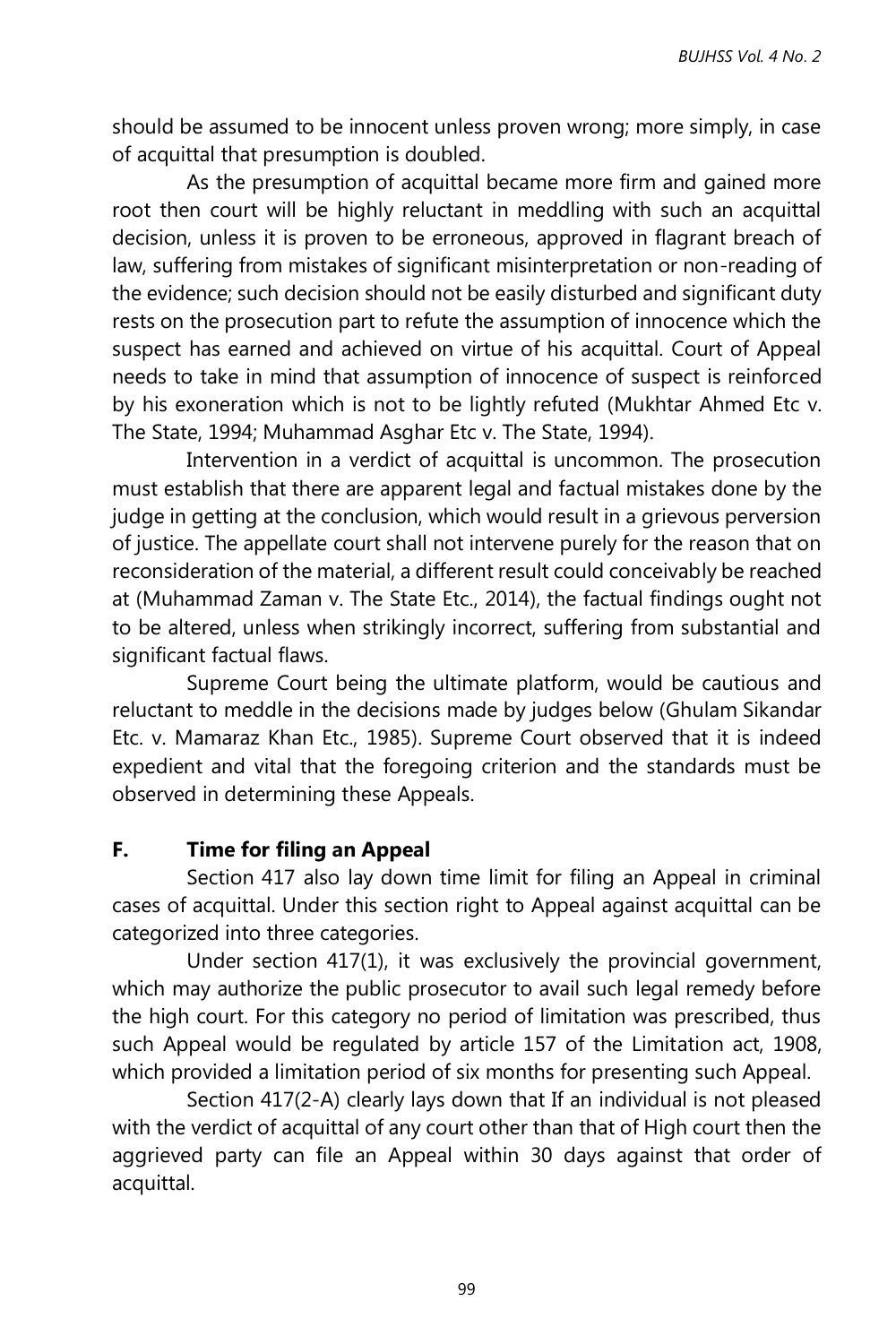In sub-section 2-A specifically, the phrase "Aggrieved party" is used. So for the purpose of pressing into service, said provision of law, the appellant had to prove that he was affected by order of the acquittal for any practical purpose. Merely because a person was remotely concerned about the result of acquittal, he could not be termed as an "aggrieved party" in legal sense unless he establishes before the court that his interests were directly jeopardized or injured in consequence of such Appeal (Mir Mumtaz Ali Talpur v. Allah Bukhsh Chandio Etc., 2006).

Per section 417(2), when an acquittal order was delivered in a case instituted upon a complaint, then the remedy of filing Appeal against such order in the form of special leave to Appeal had been conferred only to the complainant, which remedy, in terms of section 417(3), could be availed by him within 60 days.

In some cases, court converted time-barred Appeal into revision and heard it as revision (Sarwar v. The State, 1959; Muhammad Usman v. Habibullah, 1962). This is an exceptional scenario and happen in special cases and it totally depend on the will of the court whether to convert a time-barred appeal into revision or not. Besides this special scenario in time-barred appeal cases there also exists a special right of appeal which is to be discussed in the next section.

# **4.9.7. Special right of Appeal (sec. 415-A)**

According to provisions of section 415-A, an accused person whose sentence is unappealable will have a right of Appeal if his co-accused has been given an Appealable sentence. But there are some conditions to be fulfilled before utilization of this section. These conditions are;

- 1. When more than one person is convicted
- 2. The number of persons sentenced must be convicted in the same trial.
- 3. At least one non-Appealable sentence is passed against one or more of the accused.
- 4. An Appealable sentence is passed against one or more persons so accused.

If all the above-given conditions are fulfilled, then a convicted person can file an Appeal against his non-Appealable sentence.

# **5. CONCLUSION**

In general, Appeal is the process to cross-check and size up the decisions of the lower tier courts for the purpose of putting a clog on injustice and illegality. In criminal suits, the dispensation of justice goes to the very core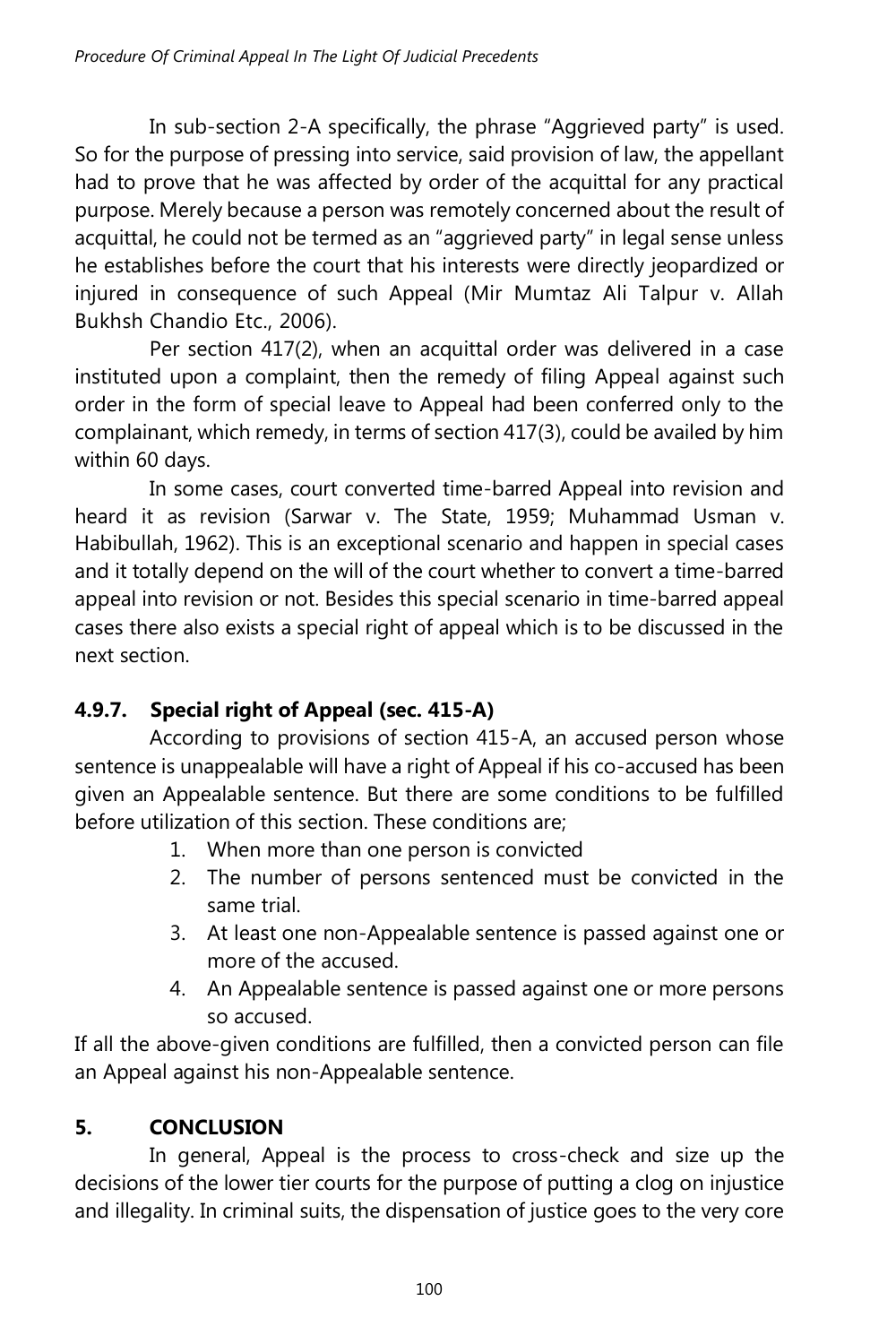of *lis* and that is why the role of Appeal is also important in the arena of the criminal justice system.

Historically, the idea of Appeal can be traced back to the early civilization of Babylon. Besides that, traces of the same concept can also be found in ancient Rome and Japan. The modernized form of the concept of Appeal can be found in English and American recent history.

Right to Appeal is a statutory right but is not an inherent and natural right which means that it can only be bestowed upon a person if the law of the land directs so. As per Cr.p.c 1898 Appeal can be brought to the higher tier court concerning both question of law and question of facts. Appeal can be dismissed by the appellate court summarily if it is found that Appeal has no footing to stand on. On the other hand, if the court found some reasonable grounds in petition then Appeal will be heard further and the merits of the case be touched.

In the future, we need to work on the combination of theory and practice of Appeal. Because there are certain things that are not present in theory but is practically available beside that in practice theory is applied to a plethora of real situations which help us better understand the concept of Appeal as laid down in Code. Thus, further efforts are required to put theory and practice together for the sake of apprehension.

In a nutshell, Appeal is an integral part of the criminal suit. Appeal acts as one of the steps towards the attainment of justice, which is one of the core elements of the justice system and law. Thus, right of Appeal is fundamental statutory right of a party and must be used if a person feels aggrieved and think that injustice is done to him.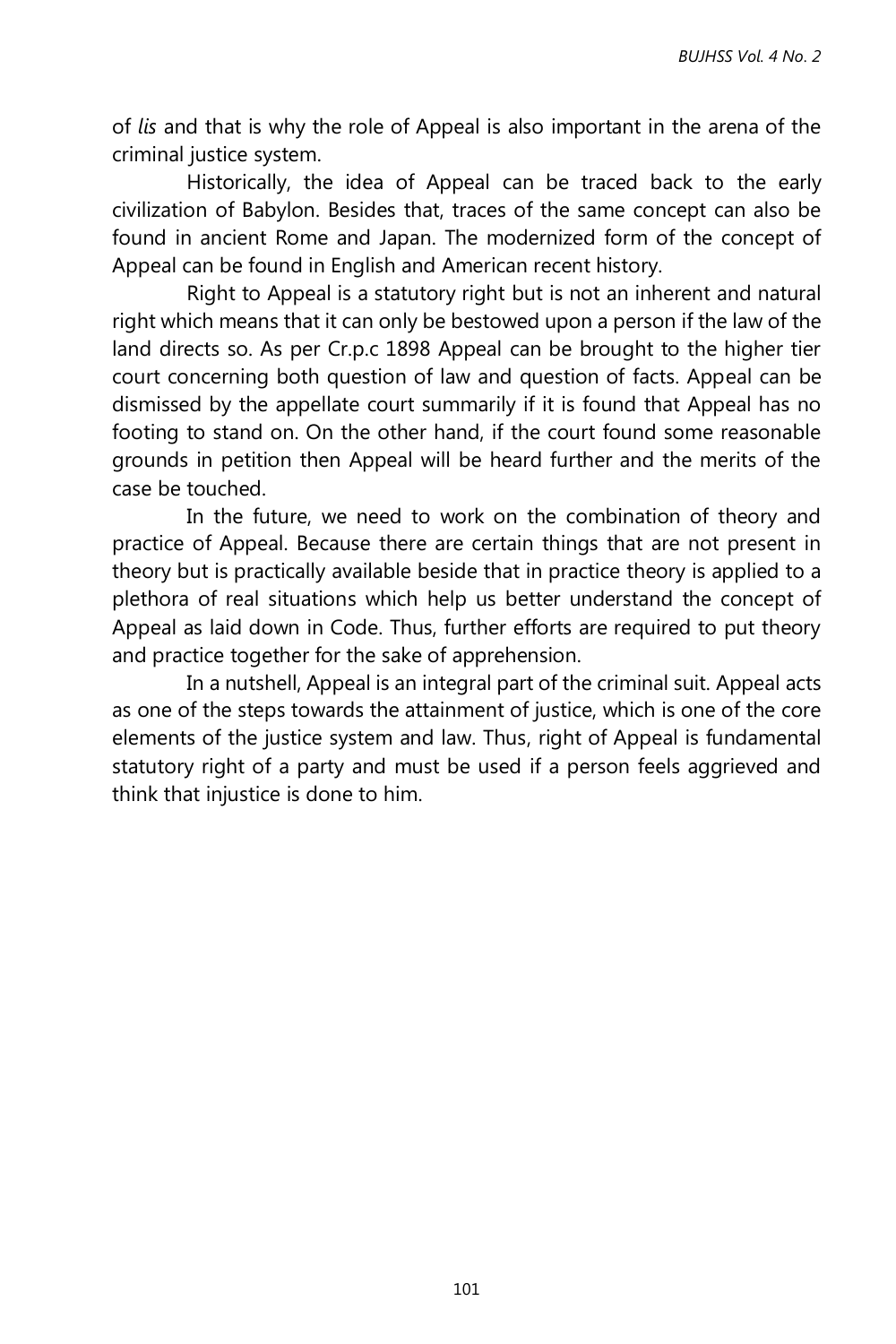## **References**

- Abdur Rashid Munshi Etc. v. The State, PLD 498 (SC 1967)
- Abdur Rashid v. The State, SCMR 521 (SC 1971)
- Ahmad v. Crown, PLD 107 (FC 1951).
- Ajit v. Emperor, NLJ 99, 104 (Nag. 1946)
- Ali Ahmed Baloch V. The State through NAB Authorities, P.Cr.L.J 1089 (Quetta 2013)
- Ali Etc. v. Crown, PLD 71 (FC 1952)
- Ali Khan Etc. v. The Crown, P.Cr.L.J 981 (SC 1969)
- Amanant v. Magendra, 12 Cr.L.J 9 (Cal. 1944)
- American Bar Association. (n.d.). Criminal appeals. https://www.americanbar.org/groups/criminal\_justice/publications/cri
	- minal\_justice\_section\_archive/crimjust\_standards\_crimappeals\_blk/
- Anwar Hussain v. State of U.P., SC 2072 (SC 1981)
- Appeal | Origin and meaning of Appeal by online etymology dictionary. (n.d.). Online Etymology
- Appeal. (n.d.). LII / Legal Information Institute. https://www.law.cornell.edu/wex/Appeal
- Babu v. State of U.P., 2 CrLJ 539 (U.P, 1965)
- Bahadur V. Mirza Abdul Qayyum etc., PLD 636 (Lah 1969)
- Barkat Ali alias Gharibu Etc. v. The Crown, SCMR 448 (SC 1969)
- Black, H.C. (1979). Appeal. In Black's law dictionary (5th ed., p. 88). West Publishing.
- Crown v. Mir Afzal, PLD 52 (Bal. 1951)
- Dellapenna, J. W., & Gupta, J. (2009). The evolution of the law and politics of water. Springer Verlag.
- Dharam Singh v. State of U.P., 1 CrLJ 78 (U.P 1946)
- Dictionary | Origin, history and meaning of English words.
	- https://www.etymonline.com/word/appeal
- Emperor v. Nga, CRLJ 234 (n.d, 1903)
- Ghulam Muhammad v. Muhammad Sharif Etc., PLD 398 (SC 1969)
- Ghulam Muhammad v. The State, PLD 11 (Lah. 1960)
- Ghulam Sikandar Etc. v. Mamaraz Khan Etc., PLD 11 (SC 1985)
- Karam Dad v. Emperor, AIR 414 (Lah. 1941)
- Kashmira Singh V. The State, PLD 258 (Lah. 1965)
- Kasmira Singh v. State, Bom. LR 350 (Bom. 1975)
- King-Emperor v. Dahu, PC 89, 91(n.d, 1935)
- Kmiec, K. D. (2004). The origin and current meanings of "Judicial activism". California Law Review, 92(5), 1441. https://doi.org/10.2307/3481421
- Maneshwar v. Jamuna, BLJR 251 (Bih. 1963)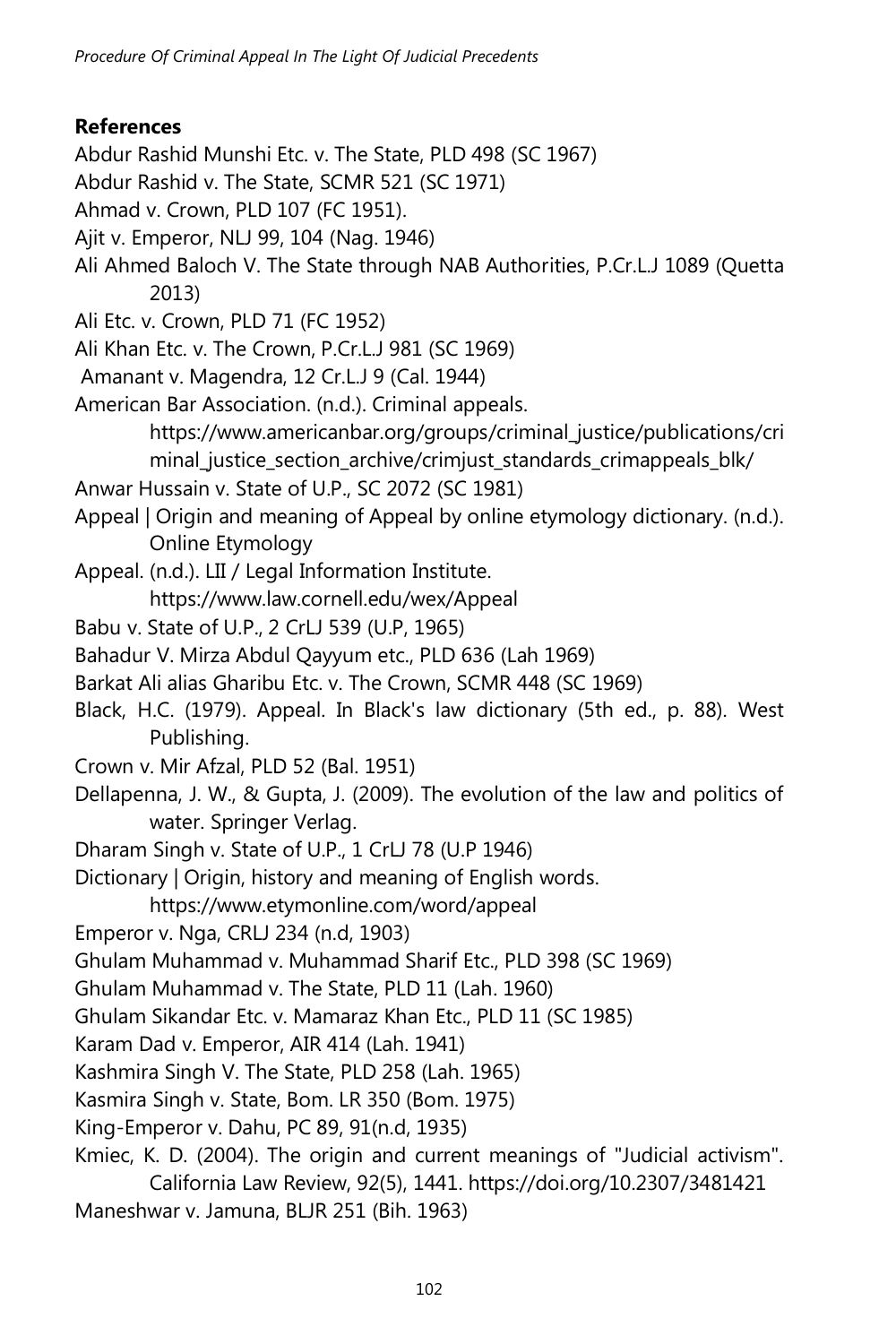Manga v. Emperor, 9 Cr.L.J 55, 56 (Oudh 1917)

Merriam-Webster. (n.d.). Appeal. In Dictionary by Merriam-Webster: America's most-trusted online dictionary. https://www.merriamwebster.com /dictionary/Appeal

Miah v. Abdul Wahab, Cr L J 602 (n.d, 1931)

Mir Mumtaz Ali Talpur v. Allah Bukhsh Chandio Etc., YLR 354 (Kar. 2006)

Muhammad Ali v. The State, SCMR 1097 (SC 1982)

Muhammad Asghar Etc v. The State, PLD 301 (SC 1994).

- Muhammad Sharif Khan V. Azad J. & K. Govt., PLD 24 (AJ&K 1952)
- Muhammad Usman v. Habibullah, PLD 5 (Quetta 1962).
- Muhammad Younis v. Yasin Ayub etc., P.Cr.L.J. 1095 (SC (AJ&K) 2009)
- Muhammad Zaman v. The State Etc., SCMR 749 (SC 2014)

Mukamil Shah v. Sami Ullah, P.Cr.L.J 337 (FSC 2016)

- Mukhtar Ahmed Etc v. The State, SCMR 2311 (SC 1994)
- Nobles, R., & Schiff, D. (2002). The right to appeal and workable systems of justice. The Modern Law Review, 65(5), 676-701.

https://doi.org/10.1111/1468-2230.00403

- Parma v. Mohan, L 614 (n.d, 1956)
- Queen-Emperess v. Vasudevayya, 19 M 354 (Mad. 1929)
- Queen-Empress v. Karuppa, 20 Mad 87 (Mad. 1919)
- Queen-Empress v. pohpi, 13 ALL 171, 179 (FB 1924)
- R.K Dev v. State of Orissa, Cutt LT 402 (Cut. 1971)
- Rahjeshwar v. State of W.B., SC 1887 (SC 1965)
- Ratilal v. State of Maharashtra, SC 1630 (SC 1971)
- Sarat Chandra Mitra v. Emperor, CrLJ 515 (n.d, 1911)
- Sarwar v. The State, PLD 50 (Lah. 1959)
- Shambhu v. State, A 633 (n.d, 1956)
- Sharbat Khan v. Crown, PLD 1 (Bal. 1955)
- Shiba v. Kailash, CLT 37(Cutt. n.d);
- Shiva Balak Rai v. State of Bihar, PLJR 604 (Bih. 1986)
- Smyth, N. A. (1904). The limitation of the right of Appeal in criminal cases. Harvard Law Review, 17(5), 317-330. https://doi.org/10.2307/1322987
- Spencer, J. (2014). Criminal appeals founded on a change in case-law. The Cambridge Law Journal, 73(2), 241-244.
	- https://doi.org/10.1017/s0008197314000646

State Government, M.P v. Vishwanath, Nag 231 (Nag. 1954)

- State of A.P. v. P.T.Appiah, SC 365 (SC 1981)
- State of Gujrat v. Ram Prakash, Cr R 533 (SC 1970)
- State of Orissa v. Minaketan Patnaik, Ori 160, 162 (Ori. 1953)
- State of Punjab v. Bachittar Singh etc., CR.L.J 341 (n.d, 1971)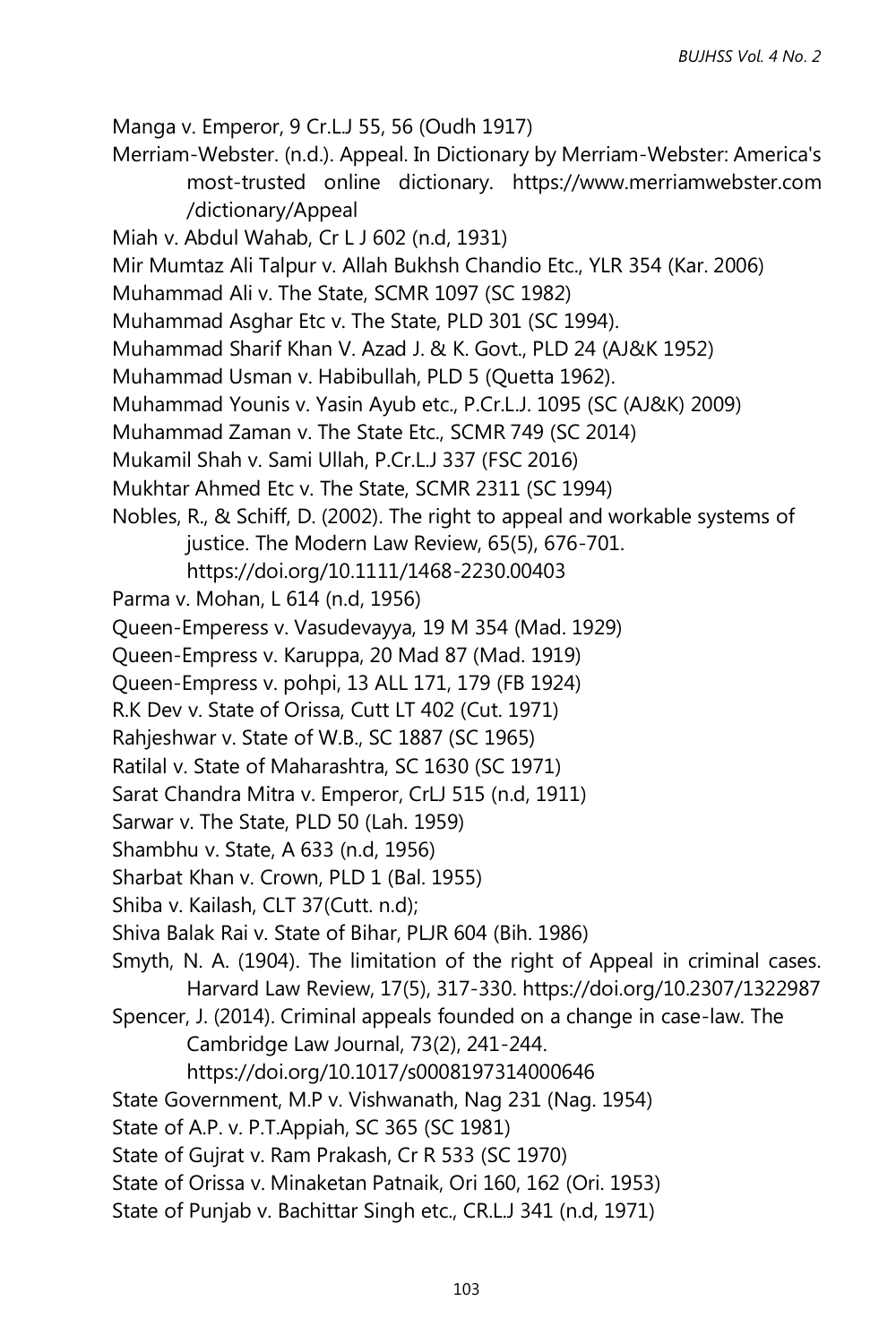State of U.P v. C. Tobit, Cr LJ 809 (n.d, 1958)

State v. Jagjit, SC 253 (SC 1962)

State v. Jai prakas, Cr.L.J 156 (n.d, 1959)

The lectric law library. (n.d.). Legal definitions of matter of fact, matter of law, matter of record. https://www.lectlaw.com/def2/m095.htm

Courts and Tribunals Judiciary (n.d.). The right to appeal. https://www.judiciary.uk/about-the-judiciary/the-judiciary-thegovernment-and-the-constitution/jud-acc-ind/right-2-appeal/

The State v. Ramzan, PLD 628 (Kar. 1963)

- Wahid bus and mailsi transport co. ltd. v. Afzal transport co., ltd. etc., PLD 684 (Lah. 1966)
- Wikipedia. (2012, May 24). Appeal. In Wikipedia, the free encyclopedia. https://en.wikipedia.org/wiki/Appeal

Wordweb Software. (n.d.). Petition. In WordWeb: English dictionary, thesaurus, and word finder software (9.05 Ed.). https://wordweb.info/

Zahur ud Din v. The State, SCMR 469 (SC 1969)